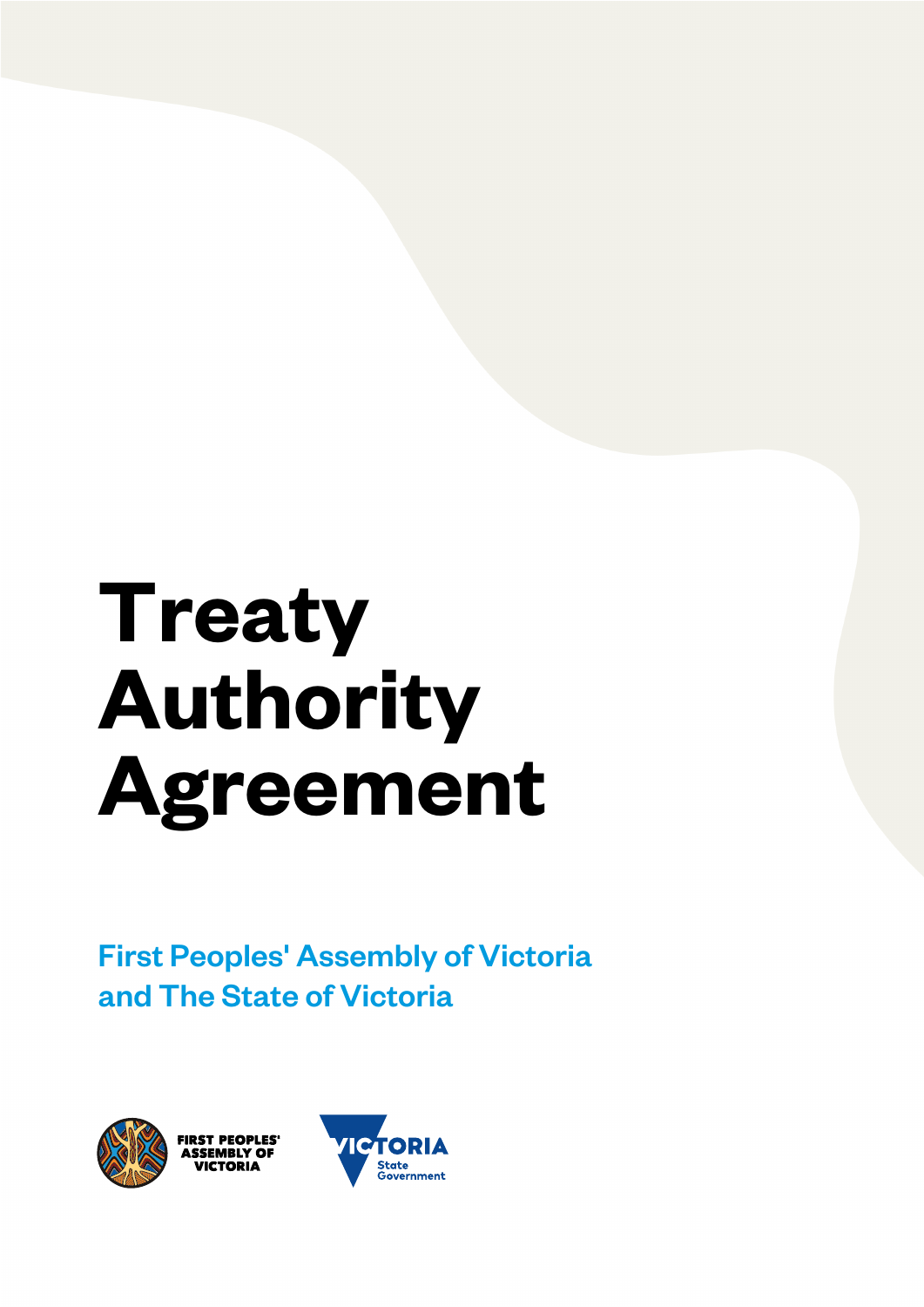### Table of Contents

|                               | Preamble                                 |                  |
|-------------------------------|------------------------------------------|------------------|
|                               | <b>PART ONE - INTRODUCTION</b>           | 5                |
| 1                             | About the Agreement                      | 5                |
| $\overline{2}$                | Definitions                              | $\overline{7}$   |
| 3                             | Interpretation                           | 9                |
|                               | <b>PART TWO - MEMBERSHIP</b>             | $\boldsymbol{9}$ |
| 4                             | <b>Treaty Authority</b>                  | 9                |
| 5                             | <b>Treaty Authority Members</b>          | 10 <sup>°</sup>  |
| 6                             | Panel                                    | 10               |
| $\overline{7}$                | <b>Appointment of Members</b>            | 14               |
| 8                             | Resignation and removal                  | 17               |
| 9                             | Vacancy                                  | 18               |
| 10 <sup>°</sup>               | <b>Acting Members</b>                    | 18               |
| 11                            | Payments                                 | 19               |
|                               | <b>PART THREE - FUNCTIONS AND POWERS</b> | 20               |
| 12                            | Functions of the Treaty Authority        | 20               |
| 13                            | Powers of the Treaty Authority           | 20               |
| <b>PART FOUR - PROCEDURES</b> |                                          | 21               |
| 14                            | Proceedings                              | 21               |
| 15                            | Indigenous Data Sovereignty              | 22               |
| 16                            | <b>Treaty Authority documents</b>        | 23               |
|                               | <b>PART FIVE - ACCOUNTABILITIES</b>      | 23               |
| 17                            | Cultural accountabilities                | 23               |
| 18                            | Public accountabilities                  | 24               |
| 19                            | Decisions and actions                    | 24               |
| 20                            | Members' conduct                         | 24               |
| 21                            | Annual report                            | 25               |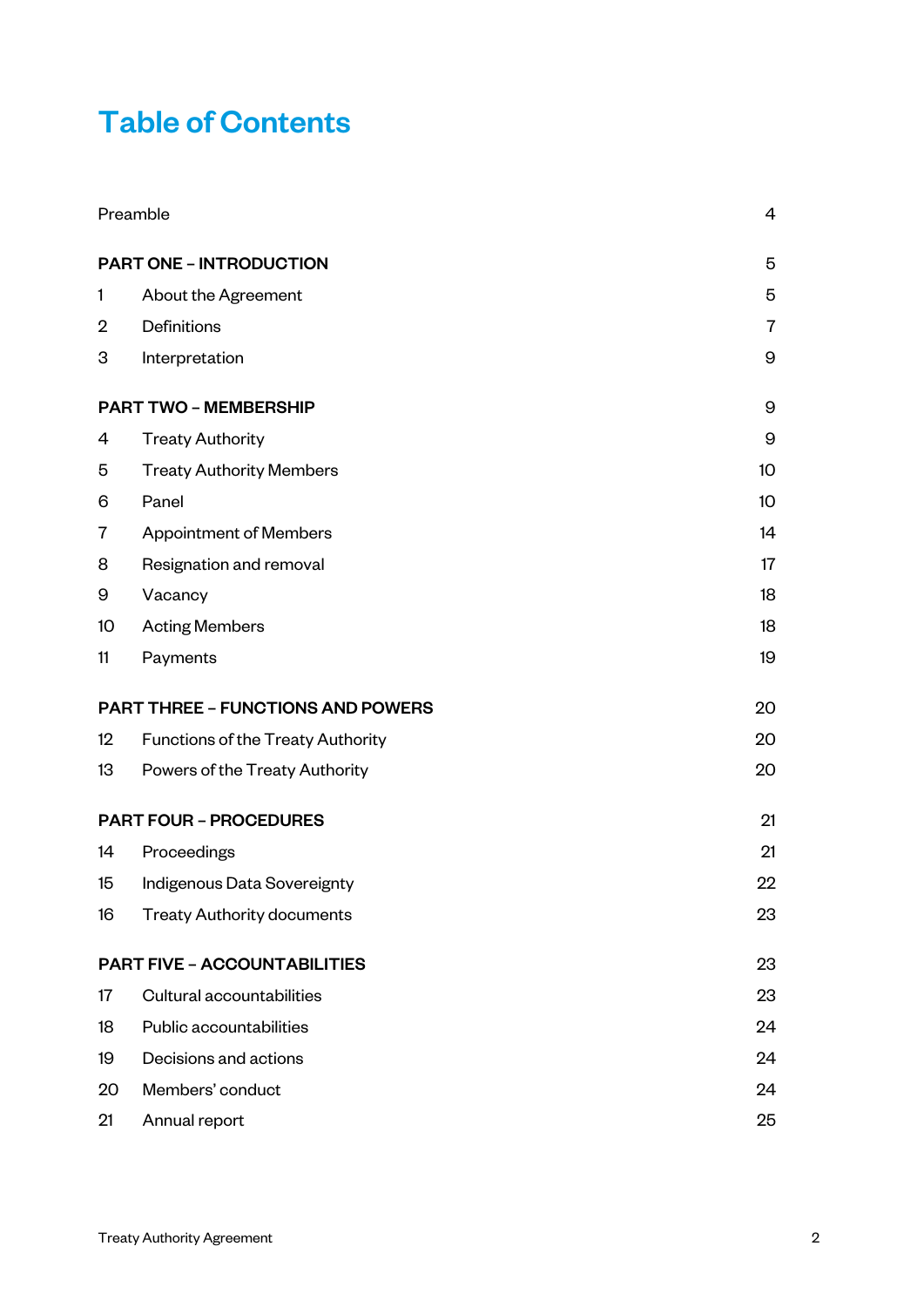| <b>PART SIX - GENERAL</b>           |                                  | 26 |
|-------------------------------------|----------------------------------|----|
| 22                                  | Finance                          | 26 |
| 23                                  | <b>Treaty Authority Bill</b>     | 27 |
| 24                                  | Not-for-profit                   | 27 |
| 25                                  | Winding up                       | 27 |
| 26                                  | No partnership                   | 27 |
| 27                                  | Amendments                       | 28 |
| 28                                  | Review                           | 28 |
| 29                                  | Duration of the Treaty Authority | 28 |
| Schedule A - General interpretation |                                  | 30 |
| Schedule B - Selection criteria     |                                  | 31 |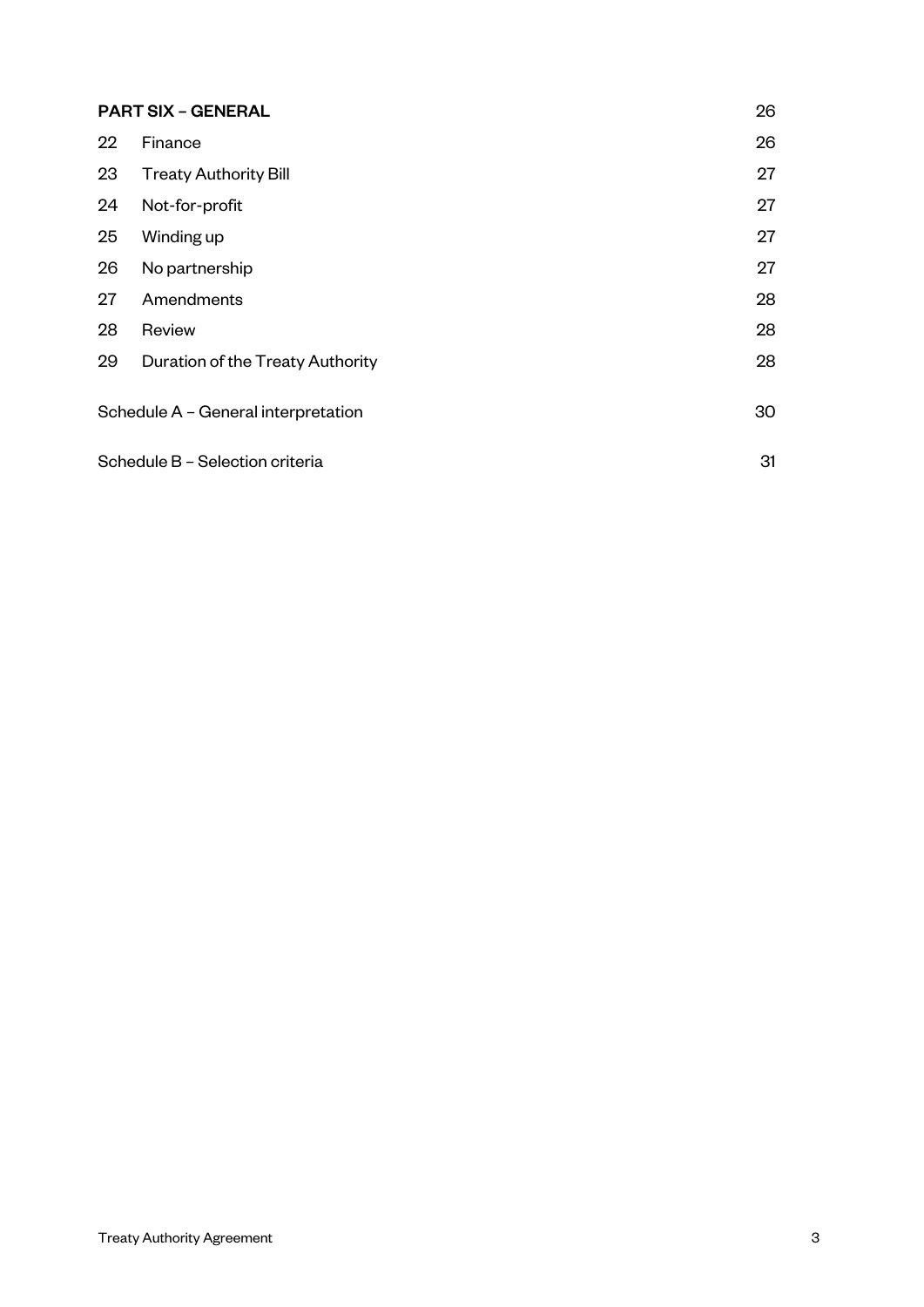### Preamble

The First Peoples' Assembly of Victoria is the voice for Aboriginal and Torres Strait Islander peoples in the Treaty Process. It is recognised under the *Advancing the Treaty Process with Aboriginal Victorians Act 2018* (Vic) as the Aboriginal Representative Body that works with the State of Victoria to establish by agreement the elements necessary to support future Treaty negotiations. In doing so, the First Peoples' Assembly of Victoria is the voice for and represents the diversity of Traditional Owners and Aboriginal and Torres Strait Islander peoples living in and connected with the lands and waters in the place now known as Victoria.

The State of Victoria is a state of the Commonwealth of Australia under the Commonwealth Constitution and the Victorian Constitution. It is the successor of the colony of Victoria, which was established as a self-governing colony with responsible government by the Victorian Constitution. The colony of Victoria's establishment occurred without approval from or consultation with the First Peoples who were then (and remain) the Traditional Owners of the lands and waters in the place now known as Victoria.

The Parties, on behalf of those they represent, recognise the Treaty Authority as a necessary element to the Treaty Process and as the sole entity performing the functions under Part 4 of the Treaty Act.

The Treaty Process provides the opportunity for new relations between First Peoples in Victoria and the other people of the State that are built upon truth, justice and respect for First Peoples' self-determination and empowerment, consistent with the principles articulated in the *United Nations Declaration on the Rights of Indigenous People.* The Treaty Authority will facilitate the journey towards reconciliation and First Peoples' self-determination and empowerment. First Peoples in Victoria and the other people of the State entrust this important responsibility to the Treaty Authority. The Treaty Authority will respect and value this trust by safeguarding the Treaty Process for all people of the State, acting always with integrity, honour and cultural wisdom.

The Treaty Authority is a party to the Treaty Process under the Treaty Act and has the role of facilitating fair, effective and efficient dealings between Negotiating Parties. The Treaty Authority's oversight will assist Treaty negotiations to advance on equal footing and in accordance with the guiding principles under the Treaty Act.

The Parties will work with the Treaty Authority in good faith to advance the Treaty Process.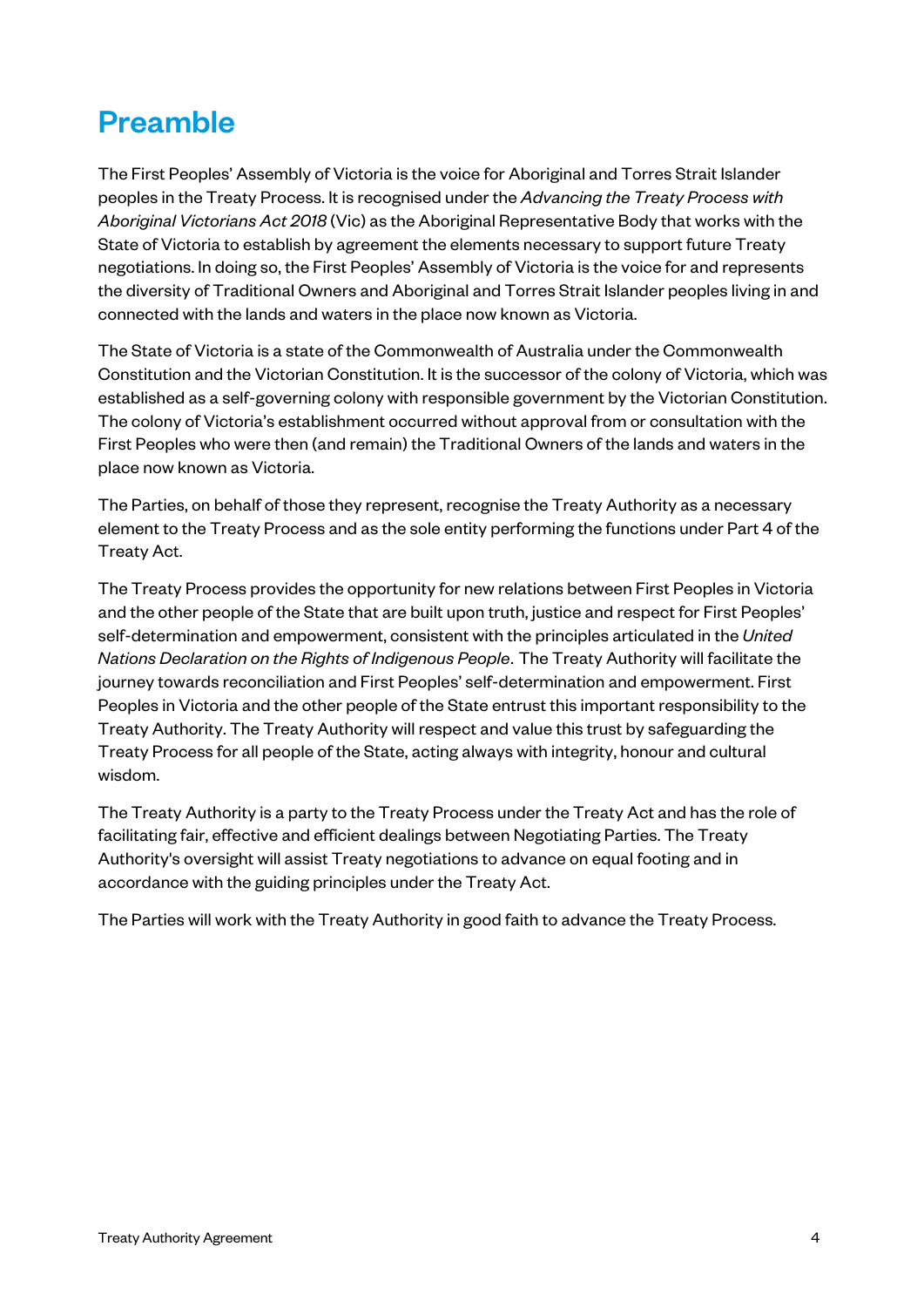# **Part One -Introduction**

### 1 About the Agreement

#### 1.1 Purpose

The purpose of this Agreement is to establish the Treaty Authority by agreement between the Aboriginal Representative Body and the State in accordance with Part 4 of the Treaty Act.

#### 1.2 Objects

The objects of the Treaty Authority are:

- to facilitate the journey towards reconciliation, mutual respect and tolerance between the First Peoples and other people of the State and
- to maintain, promote and advance the self-determination and empowerment, culture and human rights of First Peoples.

#### 1.3 Central tenets

The central tenets for the Agreement that inform its every element are:

#### Guiding principles under the Treaty Act

- The Treaty Authority follows the guiding principles for the Treaty Process in the Treaty Act:
	- ¾ self-determination and empowerment
	- $-$  fairness and equality
	- $\overline{\phantom{a}}$  partnership and good faith
	- ¾ mutual benefit and sustainability and
	- ¾ transparency and accountability.

#### Observe and uphold self-determination and empowerment of First Peoples

- The Treaty Authority comprises First Peoples and observes and upholds Aboriginal Lore, Law and Cultural Authority and the self-determination of First Peoples.
- In observing and upholding Aboriginal Lore, Law and Cultural Authority, the Treaty Authority recognises that the meaning of Aboriginal Lore, Law and Cultural Authority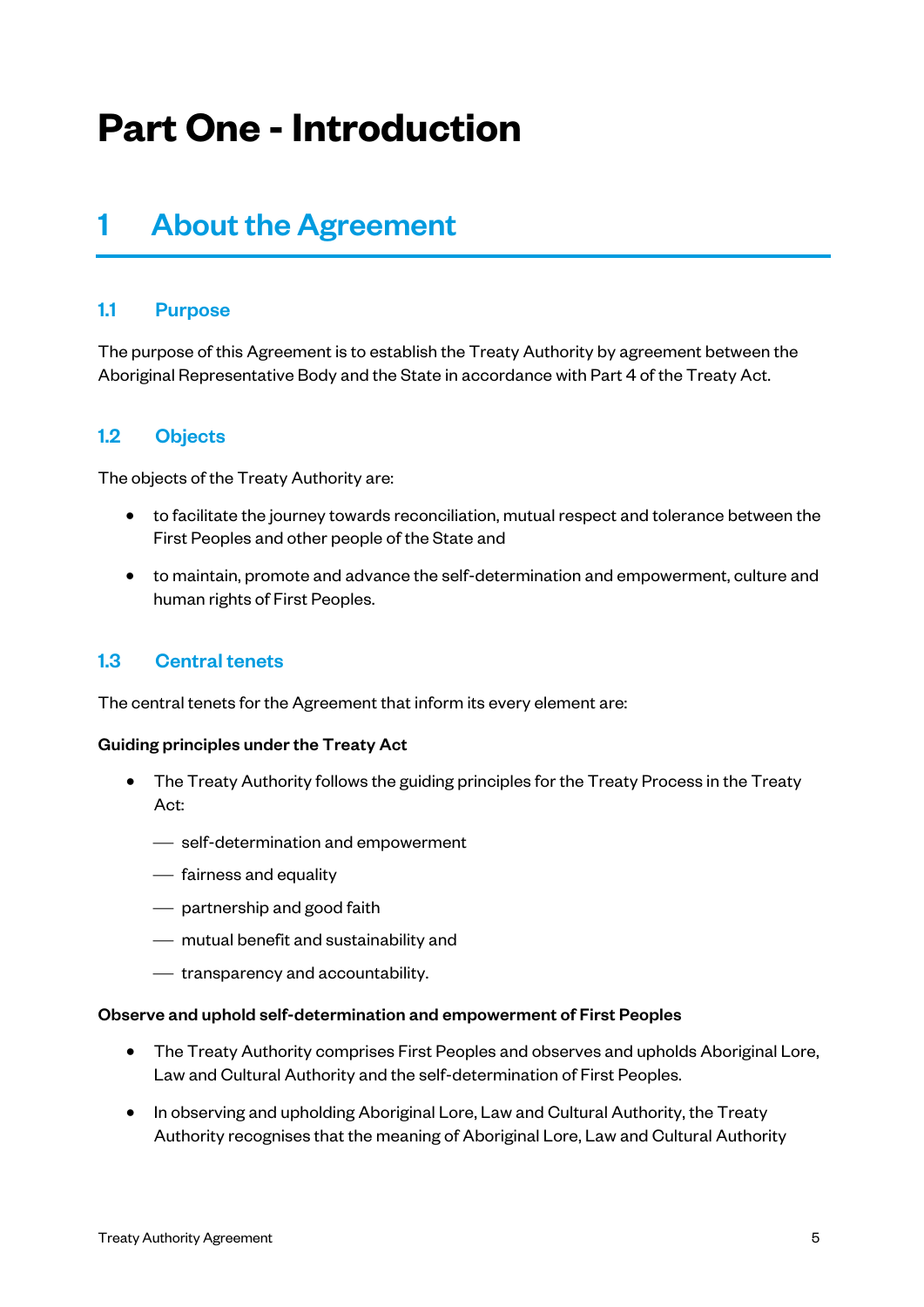varies between communities and are matters for Traditional Owner groups and other First Peoples' groups to self-determine.

• The Treaty Authority's processes are culturally strong, culturally safe, trauma-informed and address the power imbalance between First Peoples in Victoria and the State.

#### Independence and impartiality

- The Treaty Authority is free from interference by the Parties, the Negotiating Parties under the Framework, and other Traditional Owner and other First Peoples' groups.
- Members are appointed through an independent process to ensure an independent body.
- The Treaty Authority meets standards and has processes necessary to ensure that it remains impartial and it performs its functions so that its decisions and actions are fair and culturally sound.

#### **Accountability**

- The Treaty Authority is publicly accountable to the people of the State.
- The Treaty Authority is culturally accountable to First Peoples.
- In the performance of its functions and duties, the Treaty Authority will assume responsibility for and be accountable for its decisions and actions.
- The Treaty Authority respects and listens to Elders, through the Elders' Voice, whose role it is to provide cultural and ethical advice and share wisdom about the Treaty Process.

#### Relationships and facilitating Treaty-making

- In the performance of its functions and duties, the Treaty Authority adopts approaches that preserve, restore and build ongoing, just and respectful relationships between First Peoples and the State as well as between First Peoples' groups.
- The Treaty Authority supports the Negotiating Parties throughout the Treaty Process to work together to reach agreements and enter Treaties that observe and uphold the selfdetermination of First Peoples and lead to strong ongoing relationships.

#### Integrity of the Treaty Process for all

- The Treaty Authority is entrusted by First Peoples and the other people of the State to perform functions under this Agreement, the Framework and the Treaty Act.
- In the performance of its functions and duties, the Treaty Authority observes and upholds Aboriginal Lore, Law and Cultural Authority, while recognising that it operates in a context with First Peoples and the State and other parties who are not First Peoples.
- The Treaty Authority will consider the cultural and operational context of all Negotiating Parties and in doing so ensure a strong Treaty Process for all people of the State.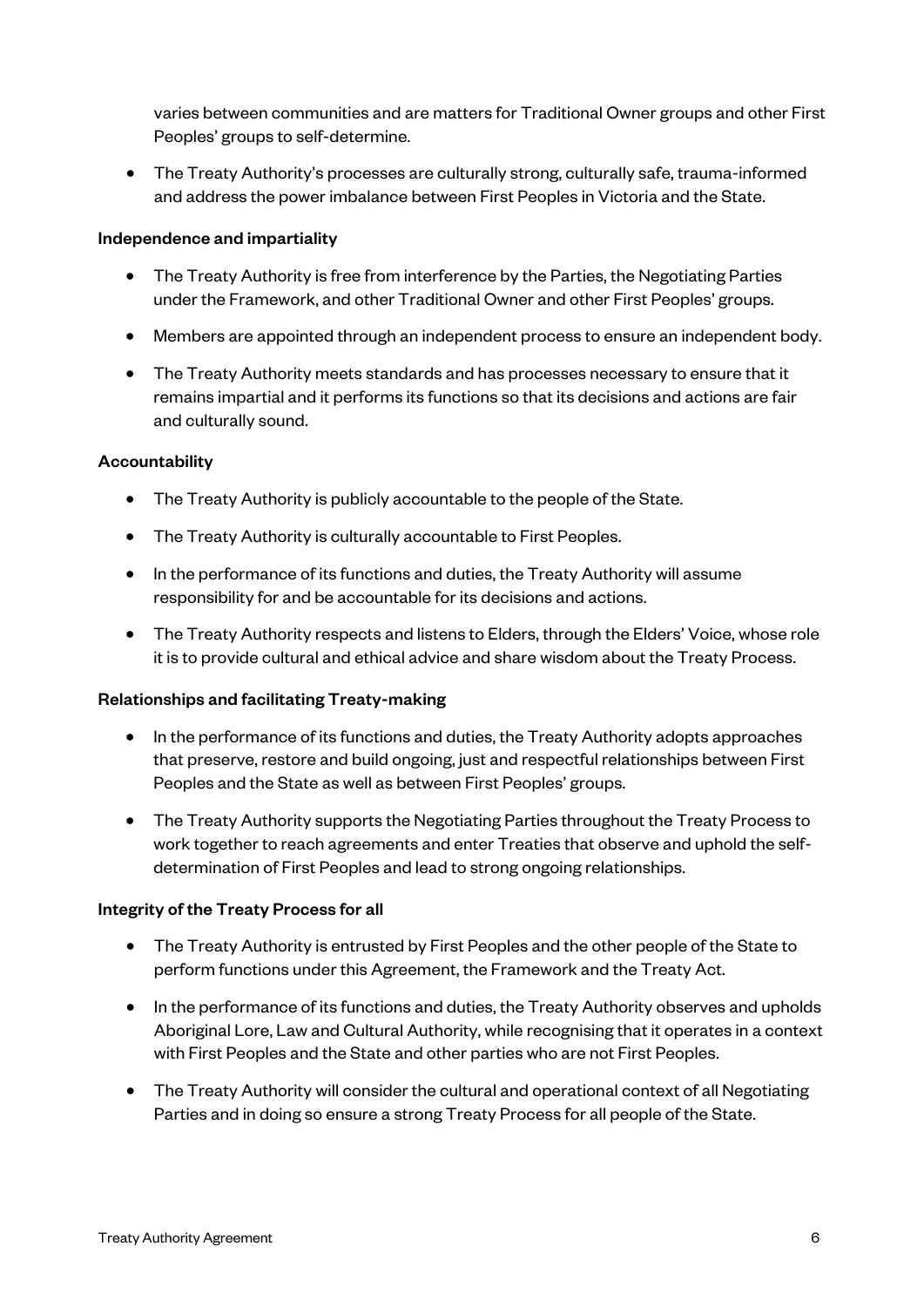#### 1.4 Aboriginal Lore and Law and Cultural Authority

As recognised by the UNDRIP, Aboriginal Lore and Law forms a legal system. Aboriginal Lore and Law has equal footing with the Western legal system. It includes a body of authority that informs agreement-making, decision-making and governance structures, including rules about Eldership and who holds Cultural Authority.

Traditional Owner groups and other First Peoples' groups have differing governance systems, kinship structures, cultural protocols and obligations, and differing rules about who has Cultural Authority. For this reason, the meaning of Aboriginal Lore, Law and Cultural Authority varies between communities. They are matters for Traditional Owner groups and other First Peoples' groups to self-determine.

In circumstances where the Aboriginal Lore, Law and Cultural Authority of one community conflicts with another community's Aboriginal Lore, Law and Cultural Authority, the Treaty Authority will facilitate agreement between the relevant groups to a set of cultural protocols, obligations and rules to apply to the matters being discussed and decided, based on shared cultural values.

This section should be read in conjunction with the Framework. Together, these clauses set out the Parties' understanding of how Aboriginal Lore, Law and Cultural Authority will be observed and upheld in the Treaty Process.

### 2 Definitions

Aboriginal Lore and Law has the meaning given by clause 1.4.

Aboriginal Representative Body means the First Peoples' Assembly of Victoria Ltd declared to be the Aboriginal Representative Body under section 11 of the Treaty Act or any subsequent body declared to be the Aboriginal Representative Body under section 18 of the Treaty Act.

Agreement means this agreement made between the Parties dated 6 June 2022.

Cultural Authority has the meaning given by clause 1.4.

Elders' Voice means the Committee of the First Peoples' Assembly of Victoria or an equivalent body established with the approval of the Parties for Elders to provide cultural and ethical advice and share wisdom about the Treaty Process.

#### First Peoples means:

- a. Traditional Owners of Country in Victoria and
- b. Aboriginal and Torres Strait Islander peoples who are living in the place now known as Victoria.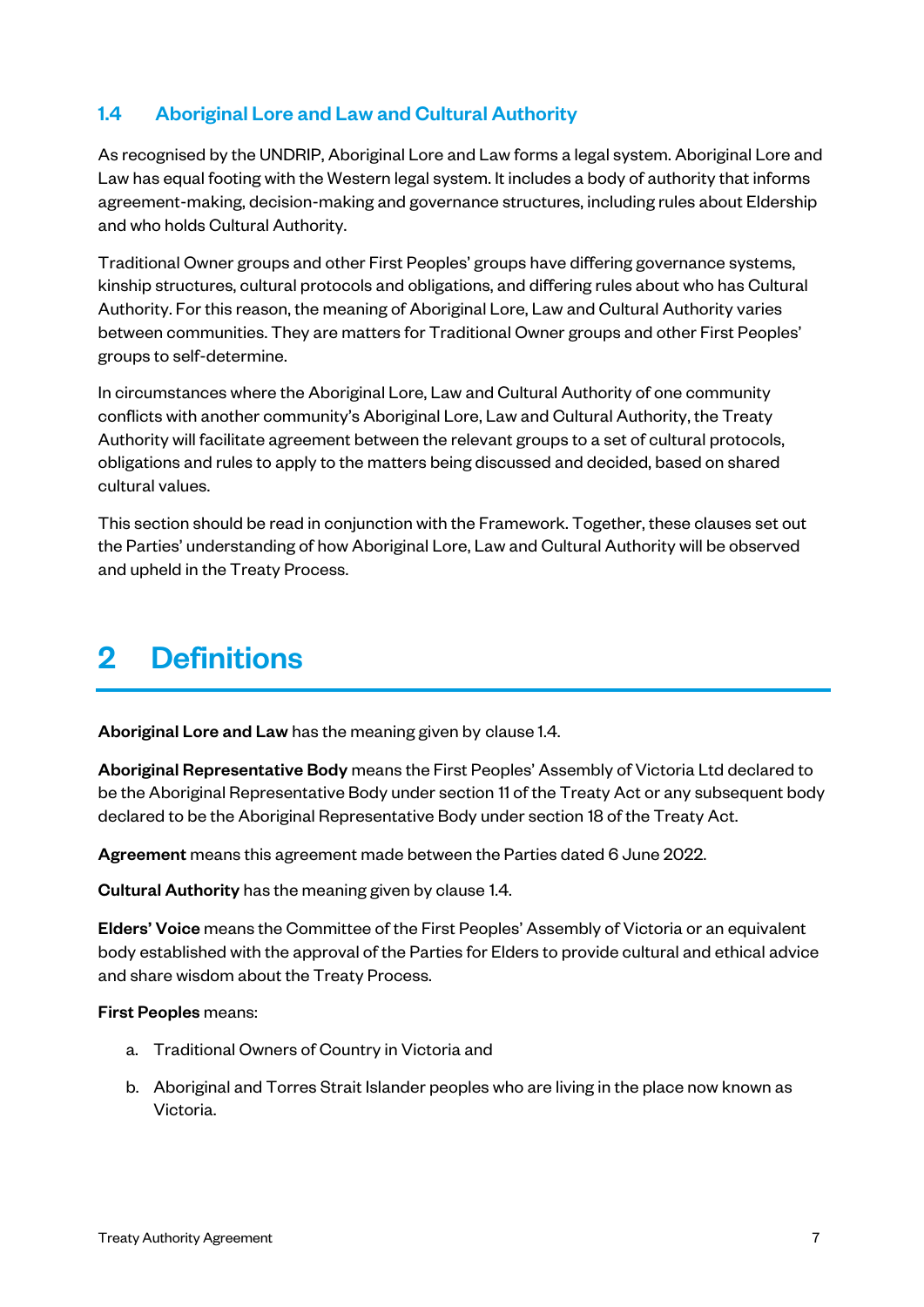**Framework** means the Treaty Negotiation Framework established by agreement between the Parties under section 30 of the Treaty Act.

Indigenous Data as endorsed by delegates at the 2018 Indigenous Data Sovereignty Summit, refers to information or knowledge, in any format or medium, which is about and may affect First Peoples both collectively and individually.

Indigenous Data Governance as endorsed by delegates at the 2018 Indigenous Data Sovereignty Summit, refers to the right of First Peoples to autonomously decide what, how, and why Indigenous Data is collected, accessed, disclosed and used. It ensures that data on or about First Peoples reflects First Peoples' priorities, values, cultures, worldviews, and diversity.

Indigenous Data Sovereignty as endorsed by delegates at the 2018 Indigenous Data Sovereignty Summit, refers to the rights of First Peoples to exercise ownership over Indigenous Data. Ownership of Indigenous Data can be expressed through the creation, collection, access, analysis, interpretation, management, dissemination, and reuse of Indigenous Data.

Member means an individual appointed to the Treaty Authority under clause 5.

Negotiating Party has the meaning given to that term under the Framework.

Panel means the panel established under clause 6.

Panellist means an individual appointed to the Panel under clause 6.2.

Party means the parties to this Agreement, being the Aboriginal Representative Body and the State of Victoria.

Recruiter means an Aboriginal or Torres Strait Islander person or Aboriginal or Torres Strait Islander controlled agency, which is independent of the Parties, and engaged by the Aboriginal Representative Body with agreement of the State to conduct the recruitment part of the appointment process under clause 7.

State means the State of Victoria.

Traditional Owner has the meaning given to that term under the Framework.

Treaty Act means the *Advancing the Treaty Process with Aboriginal Victorians Act 2018* (Vic).

**Treaty Authority** means the Treaty Authority established by agreement between the Parties under section 27 of the Treaty Act.

Treaty Authority Act means the *Treaty Authority and Other Treaty Elements Act 2022* (Vic).

Treaty Process means Treaty negotiations under the Framework.

UNDRIP means the United Nations Declaration on the Rights of Indigenous Peoples adopted by the General Assembly on 13 September 2007.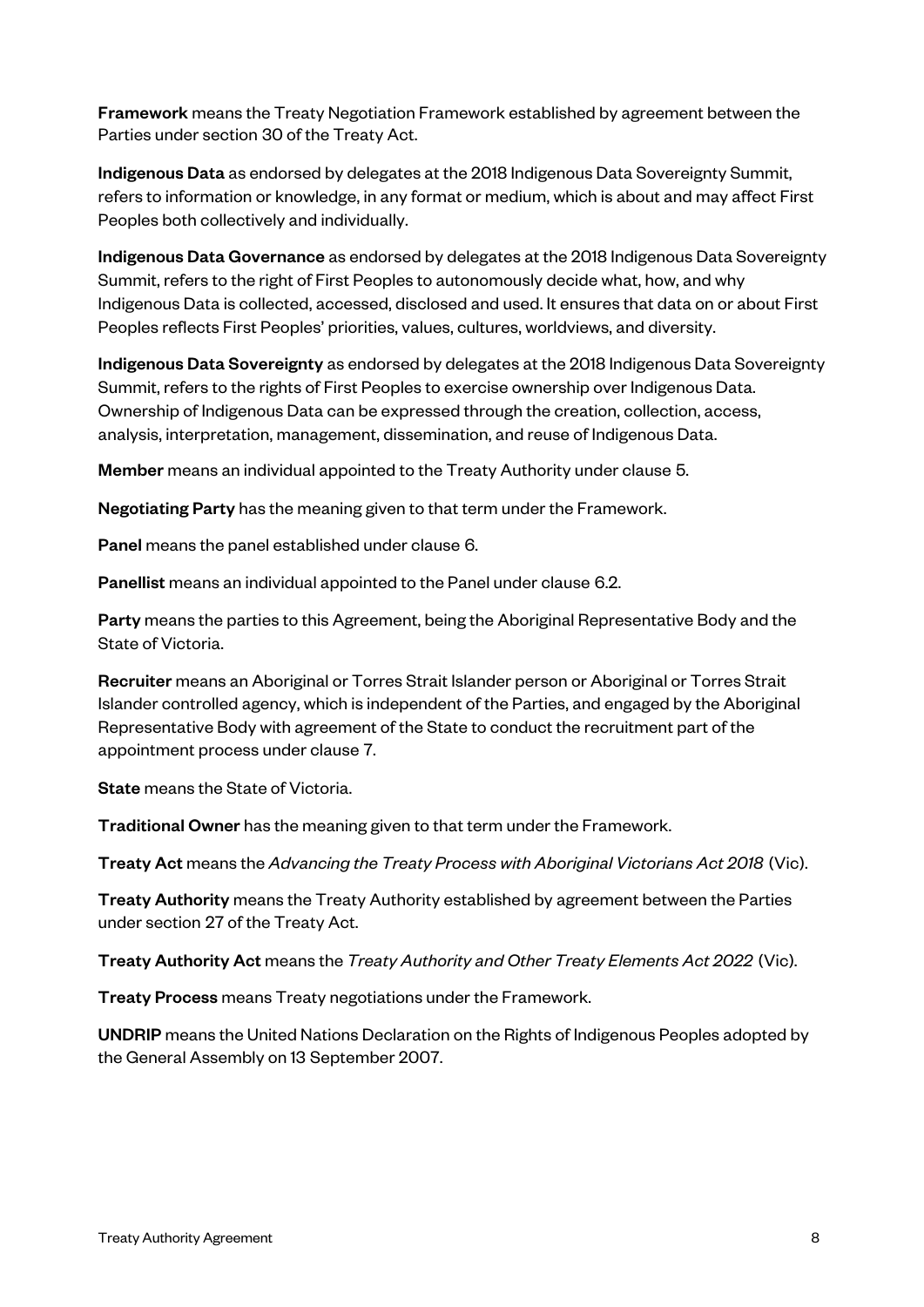### 3 Interpretation

#### 3.1 Principles of interpretation

This Agreement should be interpreted in a way that is consistent with the Treaty Act and the Treaty Authority Act. In the event of any conflict between this Agreement and the Treaty Act or the Treaty Authority Act, the Treaty Act or the Treaty Authority Act prevails (as the case may be).

An interpretation of the Agreement that promotes the purpose and the central tenets under clause 1 will be preferred to an interpretation of the Agreement that would not promote that purpose or those central tenets.

This Agreement should be interpreted by reference to Aboriginal Lore and Law as a substantive body of authority, including the collective nature of First Peoples' rights and responsibilities, except to the extent of any inconsistency with the Treaty Act and applicable laws of the State and the Commonwealth.

References to decisions and actions of the Treaty Authority are references to activities of the Treaty Authority done in the course of performing its functions and duties and exercising its powers under this Agreement, the Framework, the Treaty Act and the Treaty Authority Act. Such activities include advising, making recommendations, dispute resolution and giving directions to Negotiating Parties under the Framework and the Treaty Act.

#### 3.2 Interpretation rules

The general interpretation rules in this Agreement are set out in Schedule A.

## **Part Two - Membership**

### 4 Treaty Authority

The Treaty Authority is established on the date this Agreement is signed. The Treaty Authority is constituted by individuals appointed under clause 7.

The Treaty Authority will commence operation on the date of appointment of its fifth Member.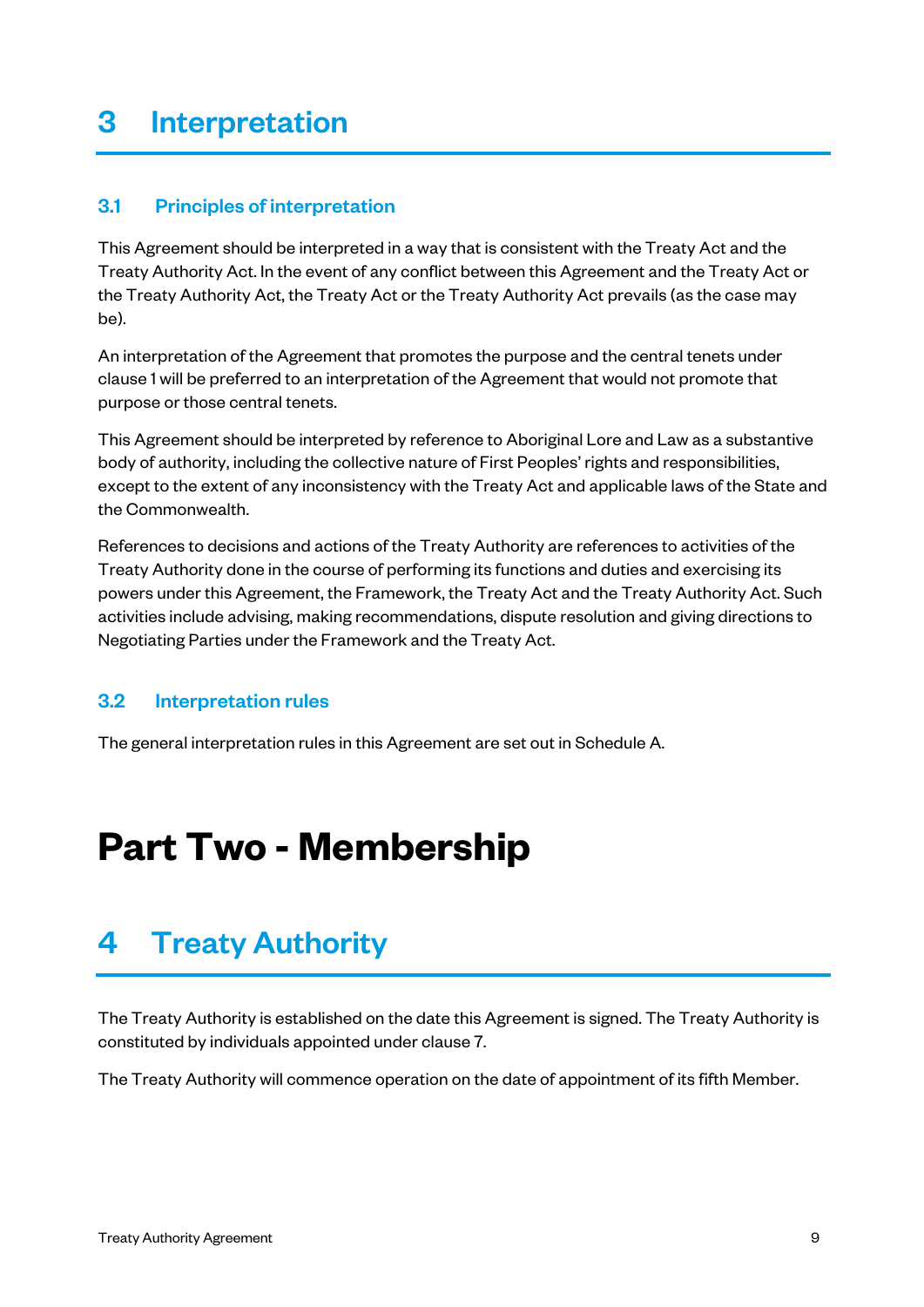### 5 Treaty Authority Members

#### 5.1 Number of Members

Subject to the following, the Treaty Authority will consist of not less than five and not more than seven Members.

The initial membership will not exceed five Members.

If the number of Members falls below five but is at least two, the Treaty Authority may continue to perform its functions and exercise its powers, consistent with any practices and procedures made under clause 14.2. New Members or Acting Members will be appointed under clauses 7 or 10 to ensure there are at least five Members as soon as possible.

If the number of Members falls below two, the Treaty Authority must cease to perform its functions and exercise its powers under the Treaty Act and the Framework until such time as it has at least two Members. The fact that the number of Members has fallen below two does not invalidate any acts taken by the Treaty Authority whilst it had at least two Members. New Members or Acting Members will be appointed under clauses 7 or 10 to ensure there are at least five Members as soon as possible.

Notwithstanding any vacancy or alteration in the Treaty Authority's membership, the Treaty Authority remains in existence.

#### 5.2 Selection criteria

The Treaty Authority will comprise Aboriginal and Torres Strait Islander peoples who meet the selection criteria in Schedule B.

### 6 Panel

#### 6.1 Establishment

The Parties will establish a panel of five individuals appointed under an instrument of appointment signed by the Parties.

The Panel will perform the functions and duties conferred on it under this Agreement and the instrument of appointment.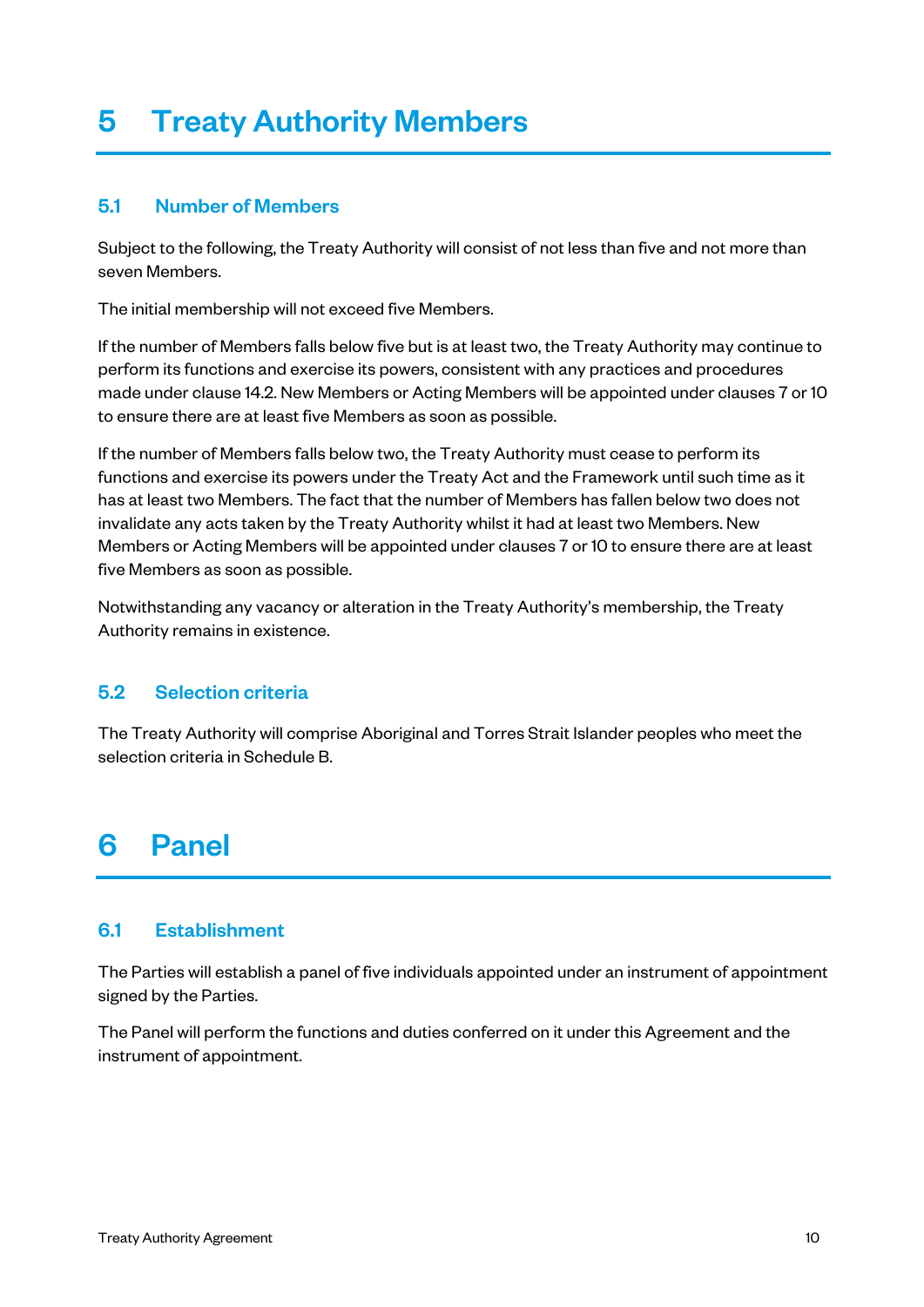#### 6.2 Appointment

The Panel will comprise five individuals, at least four of whom are Aboriginal and Torres Strait Islander peoples. The Panel will include:

- one individual nominated by the Aboriginal Representative Body
- one individual nominated by the State and
- three individuals nominated by agreement of the Parties, one of whom will have expertise and experience in facilitating negotiations or dispute resolution.

Panellists will meet the following eligibility criteria:

- high standards of integrity and honesty in public and professional life
- well respected and highly esteemed in their community
- demonstrated experience and ability to make impartial decisions
- demonstrated ability to identify and manage conflicts of interest
- demonstrated experience in working as part of a team
- demonstrated understanding of First Peoples' culture, Aboriginal Lore and Law, Cultural Authority and ways of doing business and
- demonstrated understanding of the workings of government.

#### 6.3 Term

Panellists are appointed for a term not exceeding six years as specified in their instrument of appointment.

#### 6.4 Reappointment

The Panellists are eligible for reappointment after the expiry of their term.

#### 6.5 Panel guidance

The Panel will seek and take into account the guidance of the Elders' Voice in the development and conduct of the process for the appointment of Members under clause 7. Any such guidance provided by the Elders' Voice, and the Panel's consideration of that guidance, will be made publicly available.

The Panel may seek the assistance of the Elders' Voice in relation to its other functions under this Agreement, including the development of the standards of conduct under clause 20.1.

The Elders' Voice will not be involved in the assessment of applications or selection of Members under clause 7 or the removal or suspension of Members under clause 8.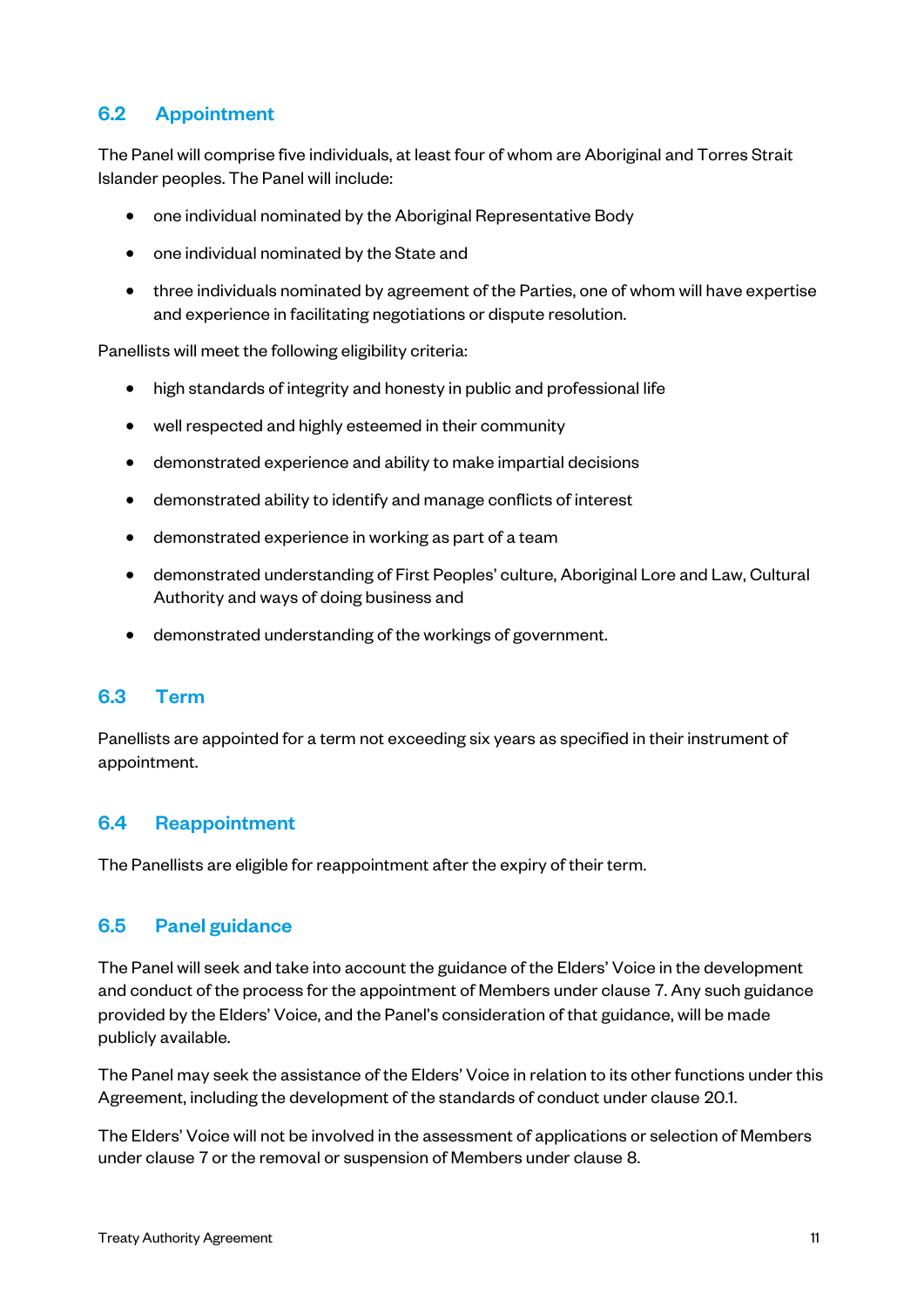In developing the standards of conduct under clause 20.1, the Panel may also seek the assistance of legal specialists. The reasonable expenses of legal assistance will be met by the Parties.

#### 6.6 Senior Panellist

The Panel will appoint a Senior Panellist at its first meeting for a term of three years. The Senior Panellist must not hold that office for more than three consecutive terms.

#### 6.7 Meetings

Meetings of the Panel will be chaired by the Senior Panellist.

The Panel must meet at least once each year and otherwise may meet as and when required to perform its functions and duties under this Agreement.

A quorum is a majority of the Panellists.

Meetings may be held in person or by videoconference.

Decisions will be made by consensus of Panellists. If consensus cannot be achieved, as a last resort, the majority view prevails. The Senior Panellist does not have a casting vote.

#### 6.8 Instrument of appointment

A Panellist is appointed or reappointed under an instrument of appointment signed by the Parties.

An instrument of appointment must:

- be executed by the Panellist appointed under it
- provide that the Panellist is appointed on a sessional basis
- provide that the Panellist agrees to act consistently with the terms of this Agreement
- provide appropriate remuneration in accordance with clause 11 and
- provide for higher remuneration in the event that the Panellist is appointed as the Senior Panellist.

#### 6.9 Resignation

A Panellist may resign from the Panel by notifying the Senior Panellist in writing of the resignation. The Senior Panellist must notify the Parties of the resignation.

A Senior Panellist may resign from the Panel by notifying the Parties in writing of the resignation.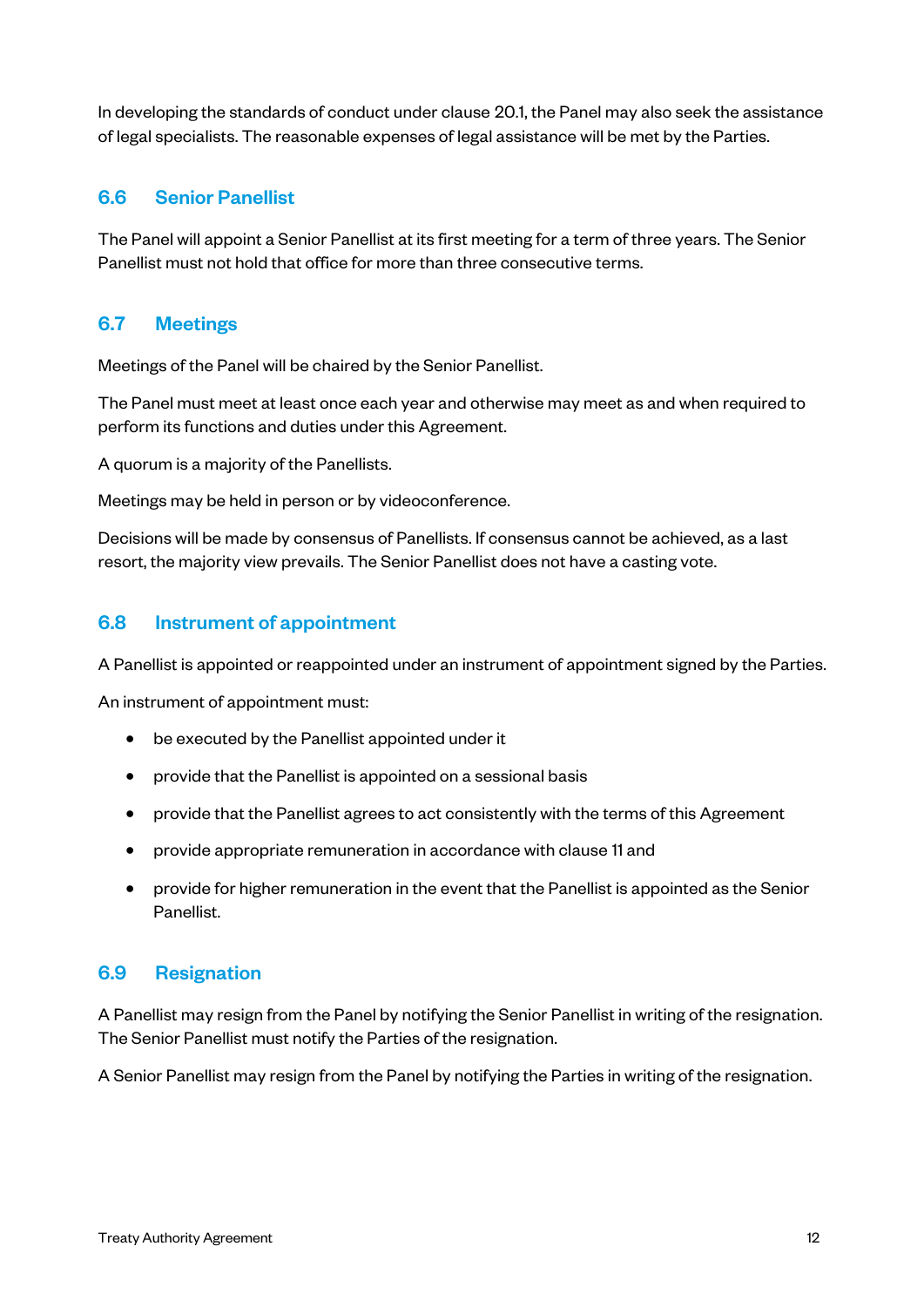#### 6.10 Removal of Panellist

The Parties may remove a Panellist from the Panel if the Parties jointly hold a reasonable belief that one or more of the following grounds for removal applies.

A Panellist may be removed from the Panel if the Panellist:

- is incapable of performing their functions and duties as a Panellist
- is negligent in performing their duties as a Panellist
- engages in conduct that brings the Panel or the Treaty Authority into disrepute
- fails to attend three consecutive meetings without approval of the Senior Panellist
- is convicted of an offence:
	- $\sim$  that is punishable by imprisonment for 12 months or
	- ¾ involves fraud or dishonesty or
- is or becomes bankrupt.

The Parties may suspend a Panellist from office without pay for up to six months if the Parties jointly hold a reasonable suspicion that a ground for removal exists.

#### 6.11 Removal of Senior Panellist

The Senior Panellist may be removed or suspended following the process and on the grounds set out in clause 6.10, subject to the following modifications.

The Parties must consult with the remaining Panellists before making a decision under this clause.

In addition to the grounds set out in clause 6.10, a Senior Panellist may also be removed from the office of Senior Panellist if the Senior Panellist:

- is incapable of performing their functions and duties as a Senior Panellist or
- is negligent in performing their duties as a Senior Panellist.

#### 6.12 Vacancy

A vacancy arises if a Panellist:

- resigns under clause 6.9
- is removed under clause 6.10 or 6.11 or
- otherwise discontinues office.

The Senior Panellist, or in their absence the remaining Panellists, must notify the Parties of the vacancy.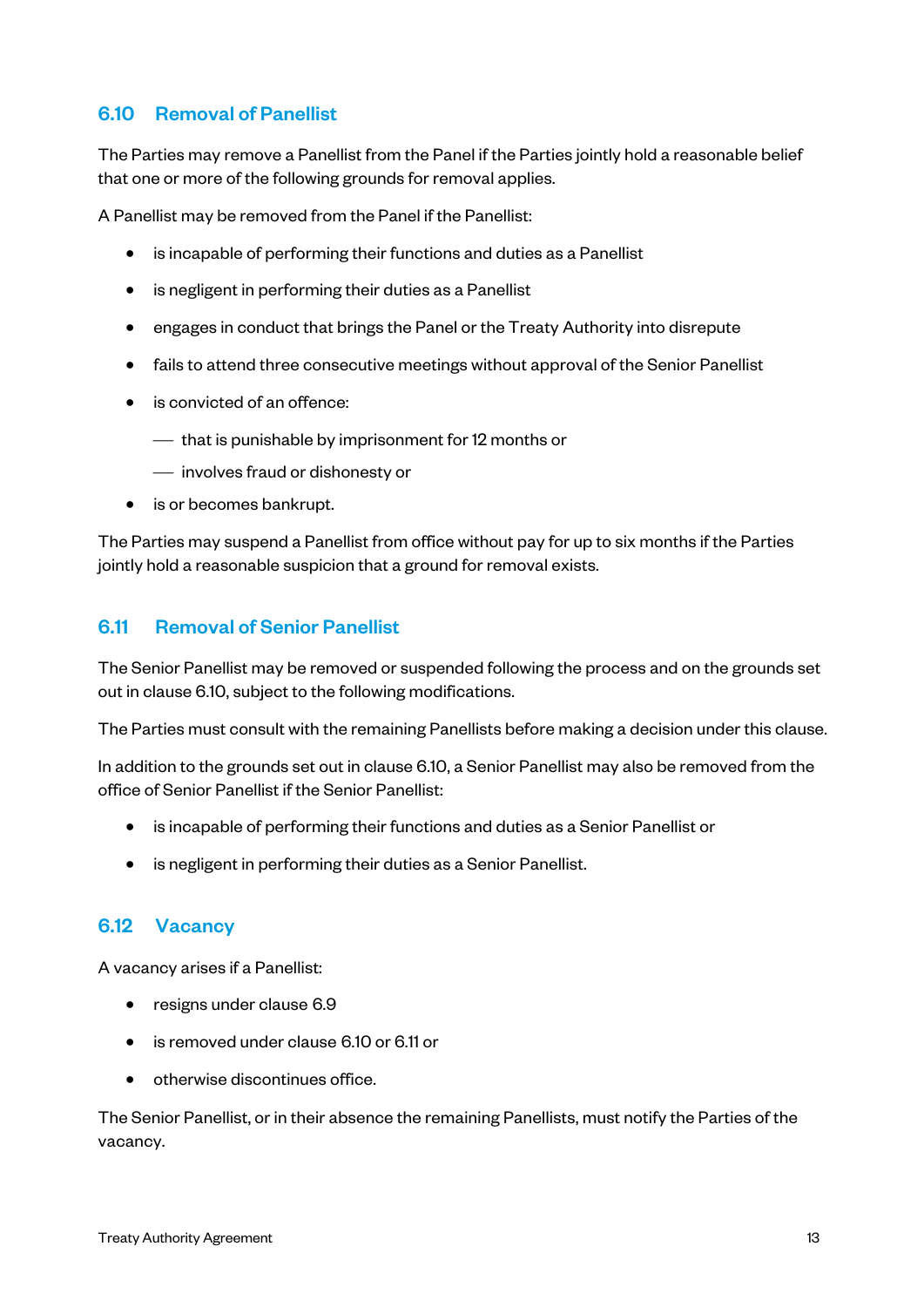Any vacancy is to be filled by the Parties consistent with the requirements under clauses 6.2 and 6.8.

### 7 Appointment of Members

#### 7.1 Appointment and reappointment

The appointment process under clause 7.3 must be followed for appointment of new Members.

The reappointment process under clause 7.4 must be followed for reappointment of existing Members.

#### 7.2 Requirements for the process

The Panel will ensure that the appointment and reappointment process:

- ensures the independence of the Treaty Authority
- ensures the Members are qualified and competent to perform the functions and duties of the Treaty Authority and
- has the following features:
	- $\equiv$  culturally strong
	- $-$  culturally safe
	- $-$  transparency
	- ¾ fairness
	- ¾ impartial and free from bias including from other Members
	- appropriate management of conflicts of interest
	- ¾ respects the privacy of candidates and others involved in the process and
	- ¾ respects the right of candidates to not have their reputation or identity unfairly attacked.

#### 7.3 Appointment process

The following process must be followed for appointments of new Members:

a. the Panel publicly advertises the upcoming recruitment of Members, providing public information about the role of the Treaty Authority, the responsibilities of its Members and the appointment process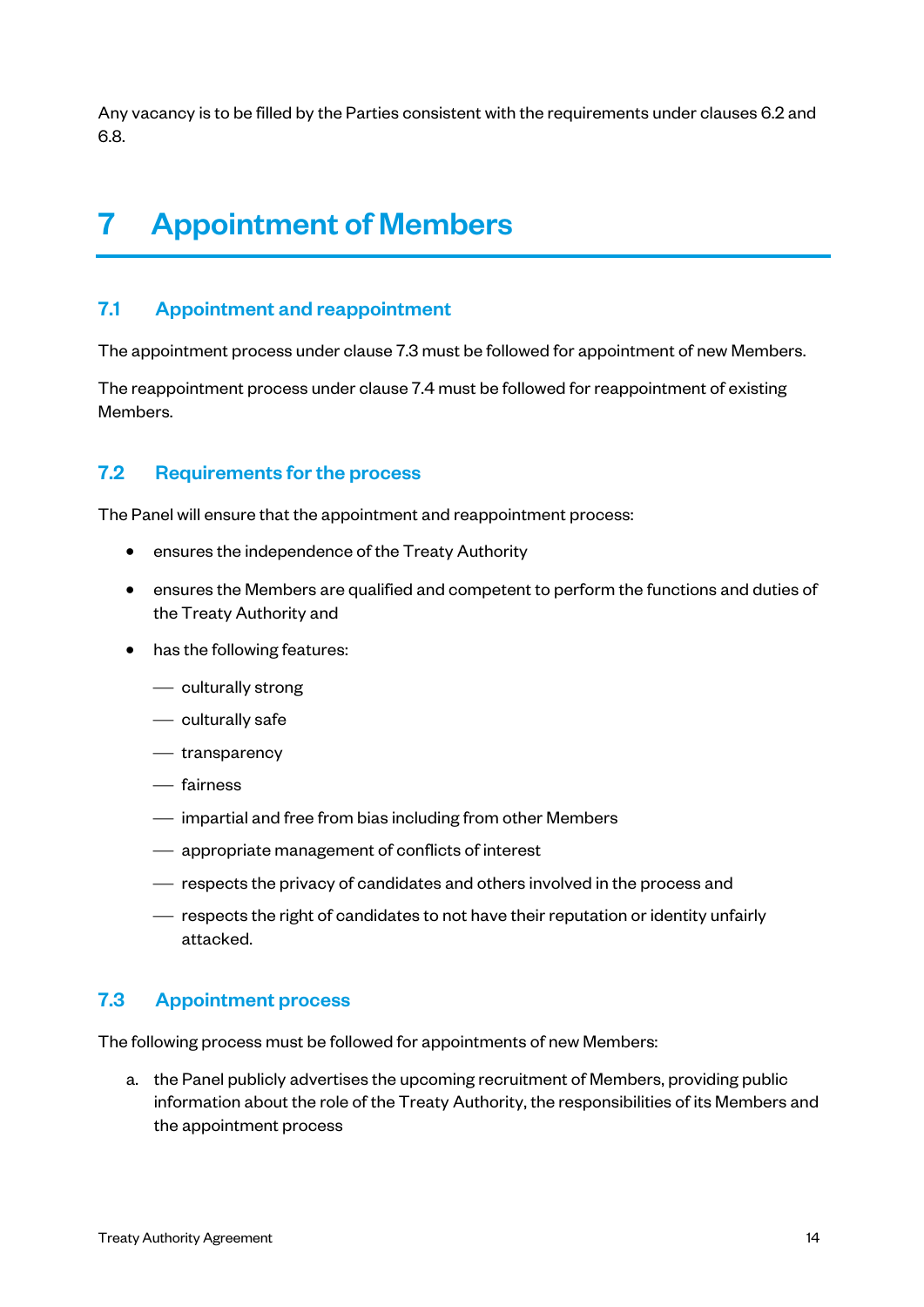- b. candidates are attracted through:
	- $\overline{\phantom{a}}$  a public call for nominations and
	- ¾ an Aboriginal led recruitment process conducted by a Recruiter overseen by the Panel
- c. the Recruiter compiles applications and provides these to the Panel
- d. the Panel reviews the applications and creates a shortlist of candidates
- e. the Panel interviews the candidates on the shortlist
- f. the Panel selects the candidates for recommendation to the Parties on the basis of their application and their interview
- g. the Panel provides its recommendation to the Parties
- h. the Parties appoint each recommended candidate as a Member by an instrument of appointment under clause 7.7 and
- i. the Panel publicly announces the successful candidates, including information demonstrating the strengths and suitability of the candidates.

#### 7.4 Reappointment process

For the reappointment of existing Members, the following process must be followed:

- a. the Panel interviews the Member
- b. the Panel decides whether to select the Member on the basis of their interview and performance as a Member
- c. the Panel provides its recommendation to the Parties and the Parties reappoint or do not reappoint the Member as recommended and
- d. the Panel publicly announce the reappointment.

#### 7.5 Parties must follow recommendation

The Parties must appoint or reappoint Members recommended for appointment or reappointment by the Panel.

#### 7.6 Term

Members are appointed for a term not exceeding five years as specified in their instrument of appointment.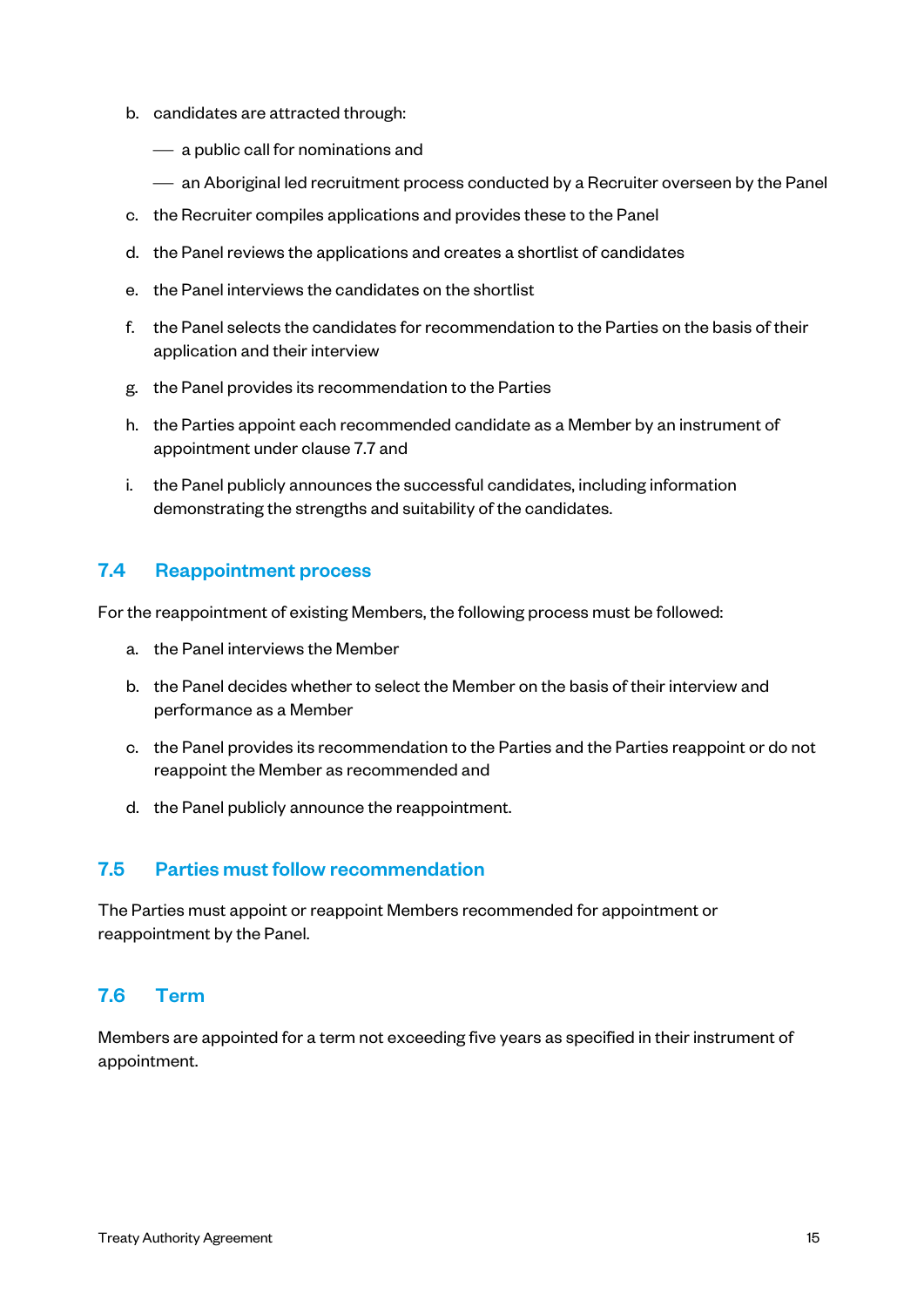#### 7.7 Instrument of appointment

A Member is appointed or reappointed under an instrument of appointment signed by the Parties.

An instrument of appointment must:

- be executed by the Member appointed under it
- provide whether the Member is appointed on a full-time basis or a part-term basis, including hours of work
- provide that the Member agrees to act consistently with the terms of this Agreement (including by meeting their duties under clause 19 and 20.1), the Framework, the Treaty Act and the Treaty Authority Act
- provide appropriate remuneration in accordance with clause 11
- provide for higher remuneration in the event that the Member is appointed the Chairperson and
- provide that the Member is indemnified out of assets held by the Treaty Authority on the following terms:
	- the indemnity is for any debts or liabilities incurred personally by a Member when acting on behalf of the Treaty Authority, so long as the Member was authorised to take that action and acting in good faith and in the best interests of the Treaty Authority
	- the indemnity is a continuing obligation and is enforceable by a person even if that person is no longer a Member and
	- the indemnity applies to the extent the person is not otherwise indemnified by another person including an insurer.

#### 7.8 Chairperson

The Treaty Authority will appoint a Chairperson at its first meeting for a term of three years. The Chairperson must be a Member and not hold that office for more than two consecutive terms.

The Chairperson will chair meetings and perform other functions and duties provided under this Agreement.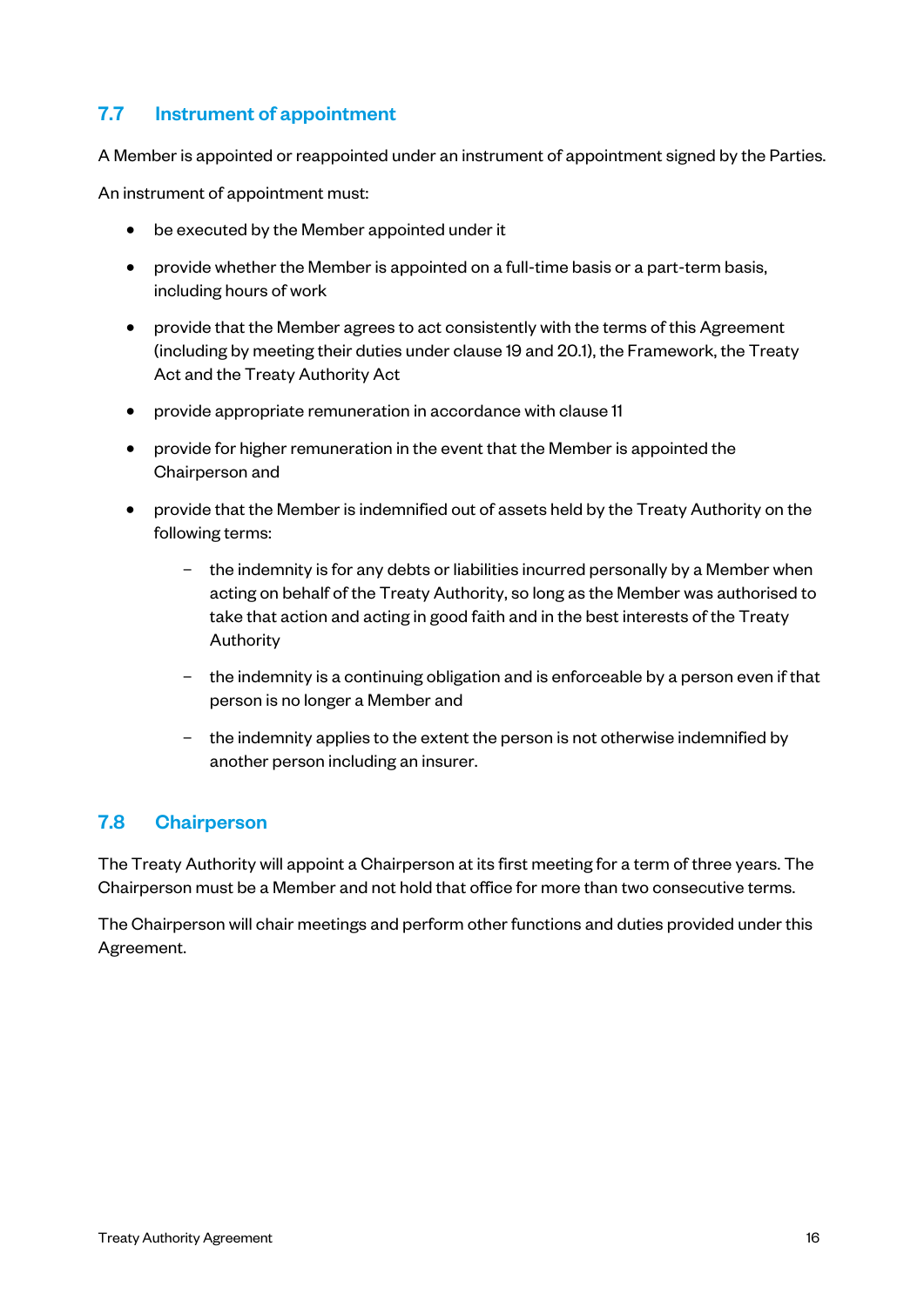### 8 Resignation and removal

#### 8.1 Resignation

A Member may resign from the Treaty Authority by notifying the Chairperson in writing of the resignation. The Chairperson must notify the Panel and the Parties of the resignation.

A Chairperson may resign from the Treaty Authority by notifying the Panel in writing of the resignation. The Panel must notify the Parties of the resignation.

#### 8.2 Removal of Member

The Parties, on the recommendation of the Panel, may remove a Member from office if the Panel holds a reasonable belief that one or more of the following grounds for removal applies.

A Member may be removed from office if the Member:

- is incapable of performing their functions and duties as a Member
- is negligent in performing their duties as a Member
- engages in conduct that brings the Treaty Authority into disrepute
- fails to attend three consecutive meetings without approval of the Chairperson
- is convicted of an offence:
	- that is punishable by imprisonment for 12 months or
	- involves fraud or dishonesty or
- is or becomes bankrupt.

The Parties, on the recommendation of the Panel, may suspend a Member from office for up to six months without pay if the Panel has a reasonable suspicion that a ground for removal exists.

The Panel must consult with the Chairperson before making a recommendation to the Parties under this clause.

The Parties must follow the recommendation of the Panel in relation to removing or suspending a Member under this clause.

#### 8.3 Removal of Chairperson

The Chairperson may be removed or suspended following the process and on the grounds set out in clause 8.2, subject to the following modifications.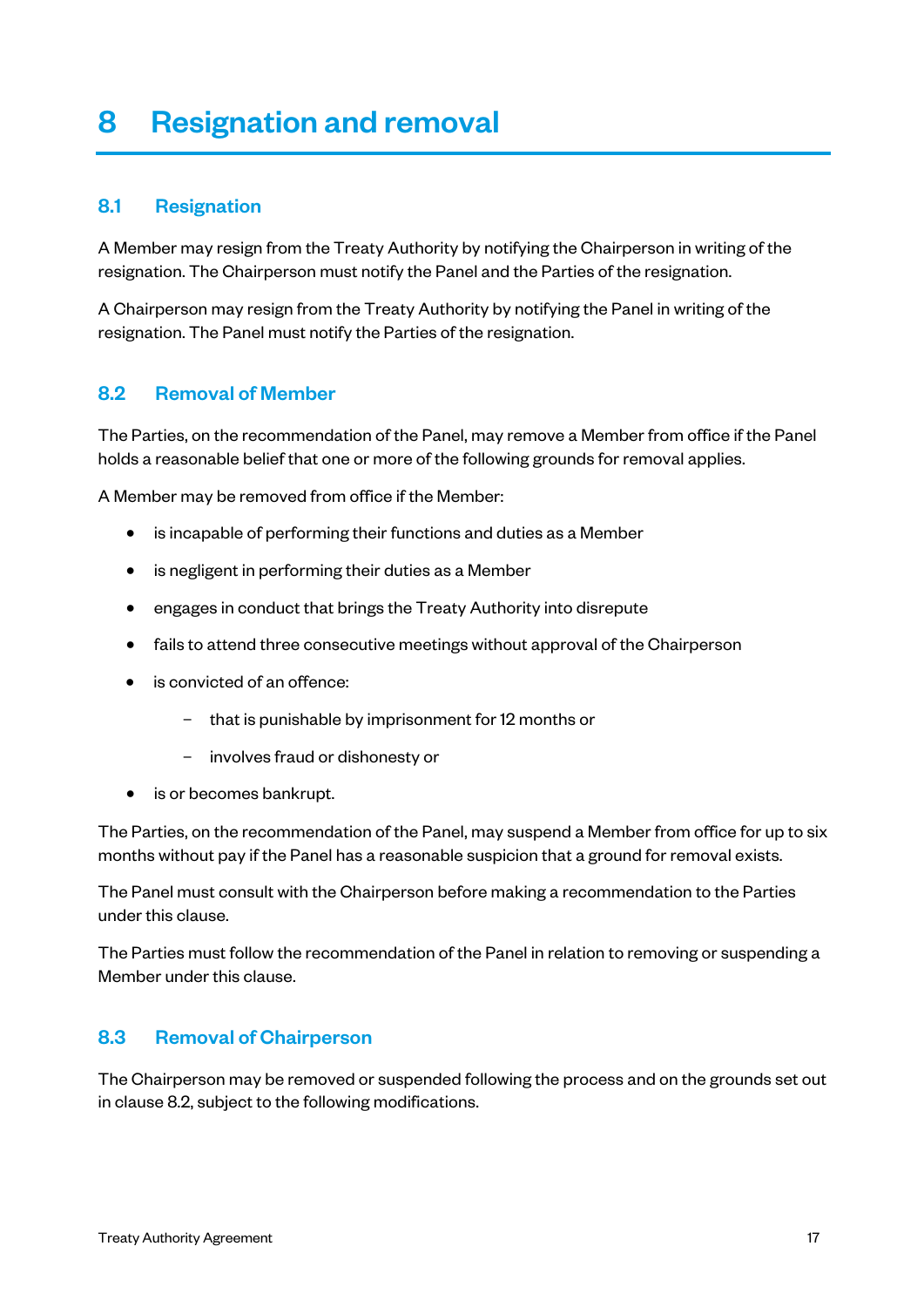The Panel must consult with the remaining Members before making a recommendation to the Parties under this clause.

In addition to the grounds set out in clause 8.2, a Chairperson may also be removed from the office of Chairperson if the Chairperson:

- is incapable of performing their functions and duties as a Chairperson or
- is negligent in performing their duties as a Chairperson.

### 9 Vacancy

A vacancy arises if a Member:

- resigns under clause 8.1
- is removed under clause 8.2 or
- otherwise discontinues office.

The Chairperson, or in their absence the remaining Members, will notify the Panel of any vacancy that arises.

The Panel must notify the Parties of the vacancy.

If the vacancy causes the number of Members to be less than five then, subject to clause 10, a new Member must be appointed following the appointment process in clause 7.3. In such circumstances, an Acting Member must be appointed within 30 days to fill the vacancy until a new Member is appointed.

If the vacancy leaves at least five Members still appointed, the Panel may, in its discretion, decide to fill the vacancy. If the Panel decides that the vacancy should be filled, a new Member must be appointed following the appointment process in clause 7.3.

### 10 Acting Members

The Parties may appoint a person who meets the selection criteria in clause 5.2 as an Acting Member for a period of up to six months on the recommendation of the Panel.

The appointment of an Acting Member will be made by an instrument of appointment that meets the requirements under clause 7.7 and confers and imposes the same or similar entitlements, functions and duties as the Member for whom they are acting.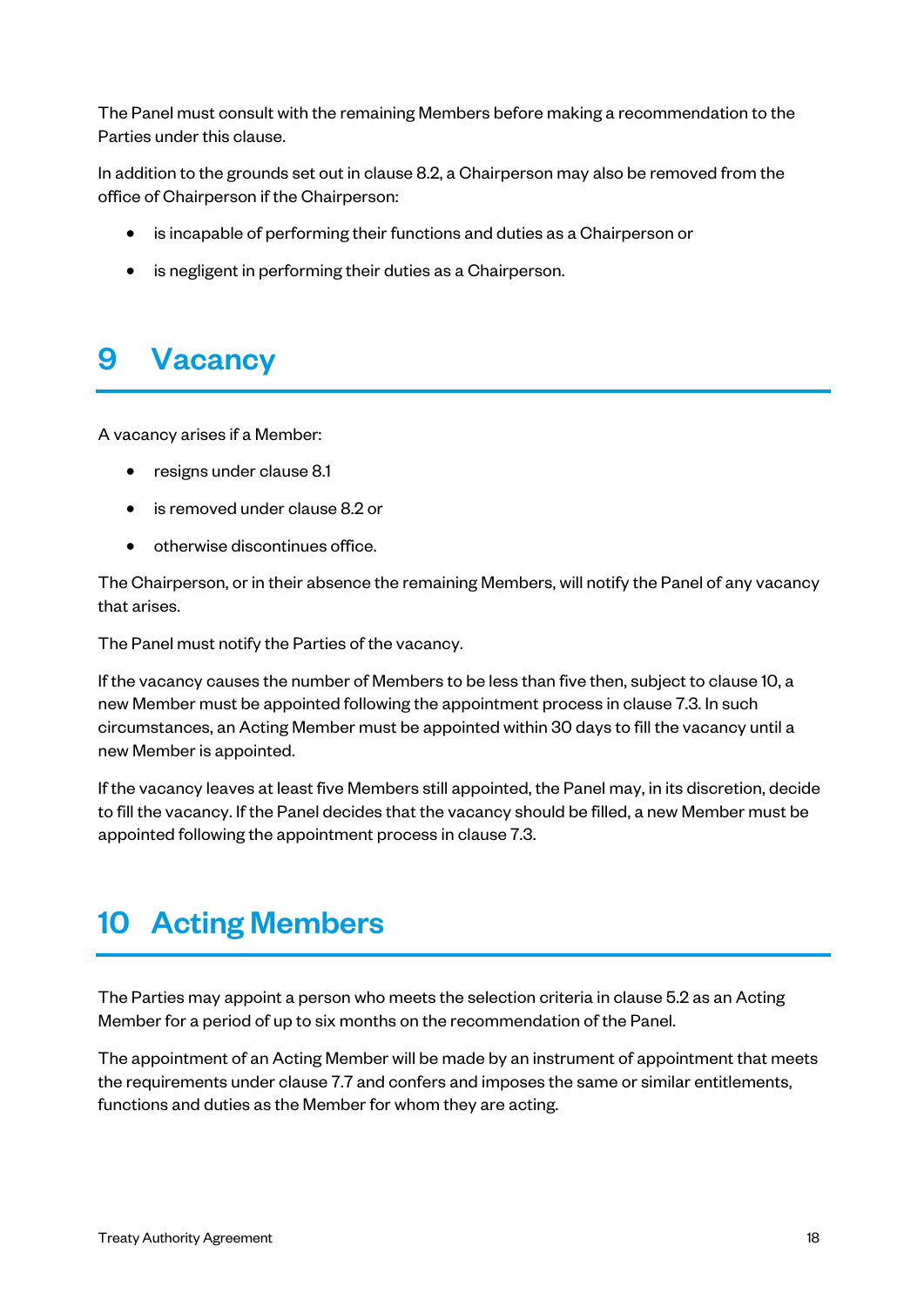The Panel may make a recommendation for the appointment of an Acting Member under this clause if it is satisfied that the person meets the selection criteria in clause 5.2 upon being notified by the Chairperson or in their absence remaining Members of circumstances where:

- a vacancy has arisen under clause 9 and it is impractical to appoint a new Member under the appointment process within the following six-month period
- a vacancy has arisen under clause 9 which causes the number of Members to be less than five
- a Member is unable to act due to illness for a period of time
- a Member takes a leave of absence or other leave under their instrument of appointment for a period of time or
- a Member is otherwise unable to perform the functions and duties of a Member for a period of time.

An Acting Member may act in the office of the Member:

- during a vacancy in that office or
- during a period or all periods when the person holding that office
	- is absent from duty or
	- for any other reason, is unable to perform the functions and duties of that office.

An Acting Member holds office on the terms and conditions specified in the instrument of appointment.

### 11 Payments

A Member and Panellist will be remunerated for their services in accordance with their instrument of appointment and reimbursed for any reasonable fees incurred in performing their functions and duties.

Remuneration will be agreed and set by the Parties:

- for a Member, at least at the level payable to executives employed in public service bodies, as determined by the Victorian Independent Renumeration Tribunal, of similar skill and experience and
- for a Panellist, at least at the level payable under the Appointment and Remuneration Guidelines for a similar appointment.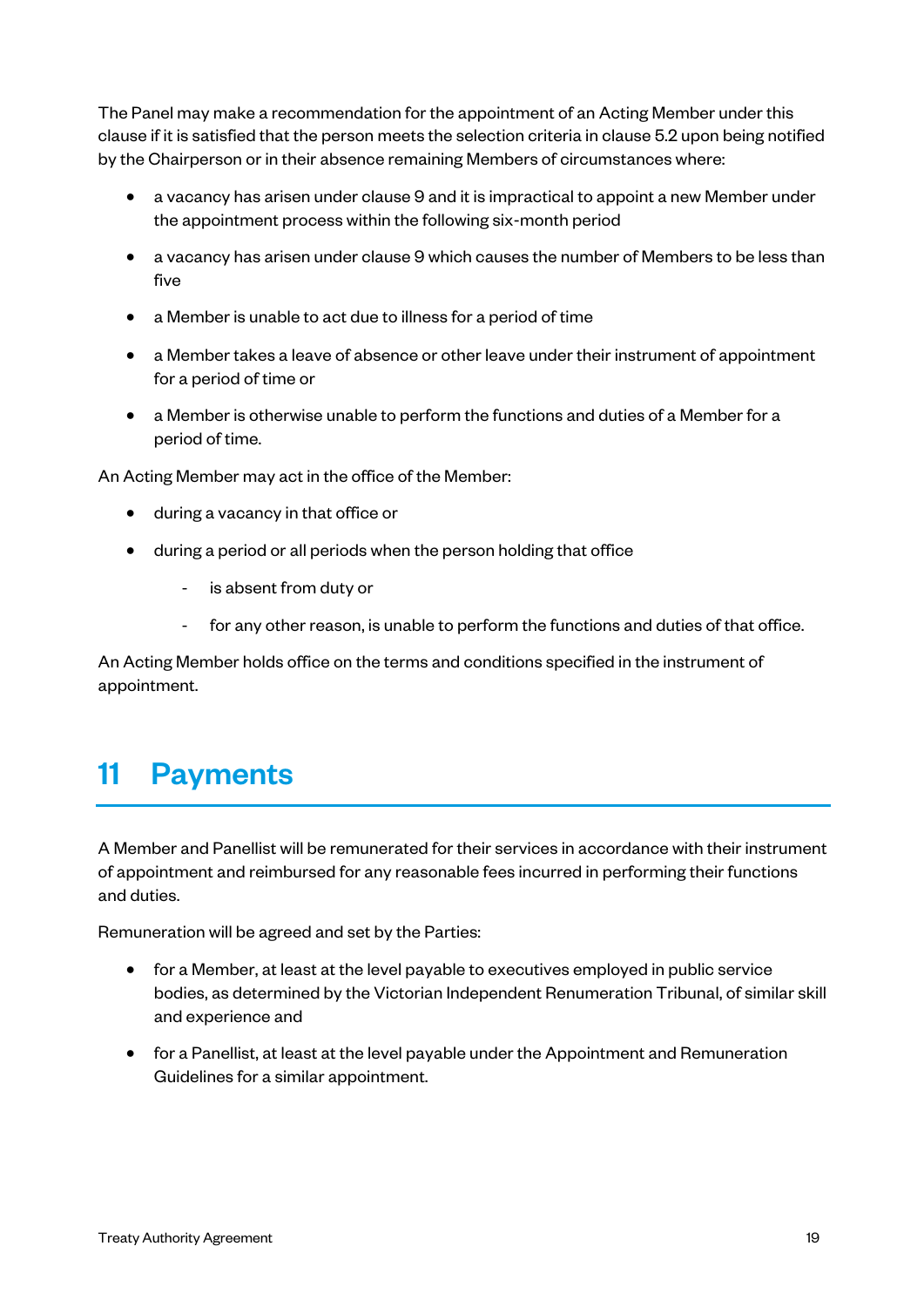# **Part Three - Functions and Powers**

### 12 Functions of the Treaty Authority

#### 12.1 Functions

The Treaty Authority has the functions provided by the Treaty Act. The Framework details the functions of the Treaty Authority and the processes by which the Treaty Authority will perform those functions.

In performing its functions, the Treaty Authority must, at all times, act with regard to the central tenets set out in clause 1 of this Agreement.

#### 12.2 Additional functions

Pursuant to section 28(2) of the Treaty Act, the Treaty Authority has the additional function of providing for the resolution of disputes incidental to or in connection with Treaty negotiations in accordance with the Framework.

Pursuant to section 28(2) of the Treaty Act, the Treaty Authority has such additional functions hereafter agreed by the Parties and recorded in the Framework consistent with the Treaty Act. The Parties will consult with the Treaty Authority before conferring additional functions on the Treaty Authority under the Framework.

#### 12.3 Human rights

In performing its functions and duties under this Agreement, the Framework and the Treaty Act, the Treaty Authority must not act incompatibly with human rights and must give proper consideration to relevant human rights when making decisions, as if it were a public authority within the meaning of section 4(1)(b) of the *Charter of Human Rights and Responsibilities Act 2006* (Vic).

### 13 Powers of the Treaty Authority

The Treaty Authority has the power to do all such things that are necessary and incidental to performing its functions and duties under this Agreement, the Framework and the Treaty Act.

Nothing in the Treaty Act under which this Agreement is made allows the Treaty Authority to exercise coercive powers, the non-compliance with which carries a civil or criminal penalty.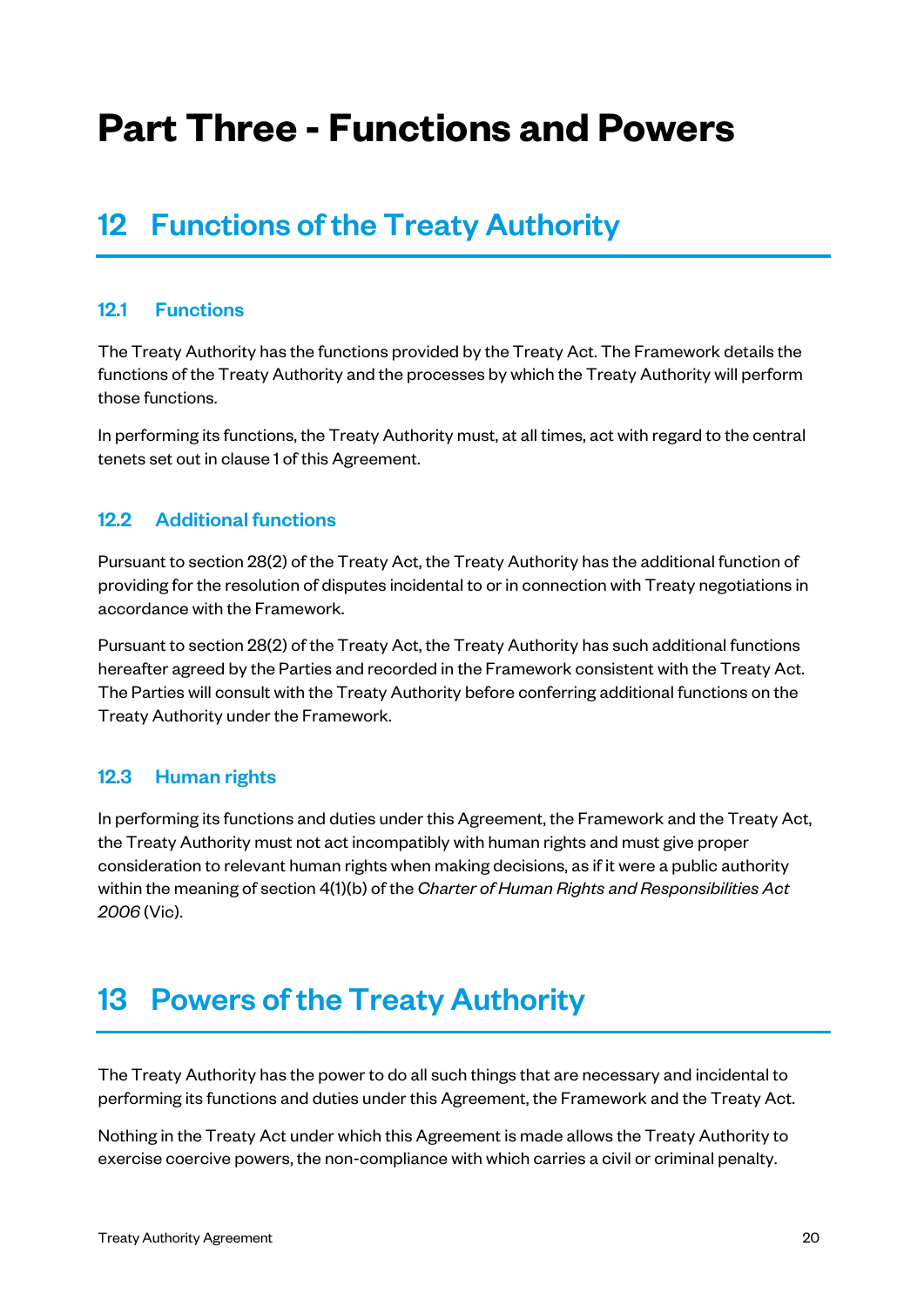The Treaty Authority also has those powers conferred by the Treaty Authority Act that enable it to perform its functions under this Agreement, the Framework and the Treaty Act and meet its duties under this Agreement.

# **Part Four - Procedures**

### 14 Proceedings

#### 14.1 Manner of performing functions and duties

The Treaty Authority may perform its functions and duties and exercise its powers in any manner that it considers appropriate, provided that it is consistent with this Agreement, the Framework, the Treaty Act and the Treaty Authority Act.

The Treaty Authority may issue practice directions, guidelines, statements or notes in relation to the performance of its functions and duties and exercise of its powers.

#### 14.2 Day-to-day operations

In determining the manner in which it will perform its functions and duties and exercise its powers, the Treaty Authority will establish practices and procedures governing its day-to-day operations including:

- how Members individually or collectively perform the functions of the Treaty Authority
- how functions, duties and powers of the Treaty Authority may be delegated and
- any limits on how the Treaty Authority may operate if the number of Members falls below five but is greater than two. In establishing a practice and procedure of this type, the Treaty Authority must have regard to:
	- ¾ the need for the Treaty Authority to continue to operate, for example, for Treaty negotiations to continue to progress and essential operational decisions to continue to be made and
	- ¾ the desirability for five Members as a collective to participate in major and significant decisions and actions of the Treaty Authority.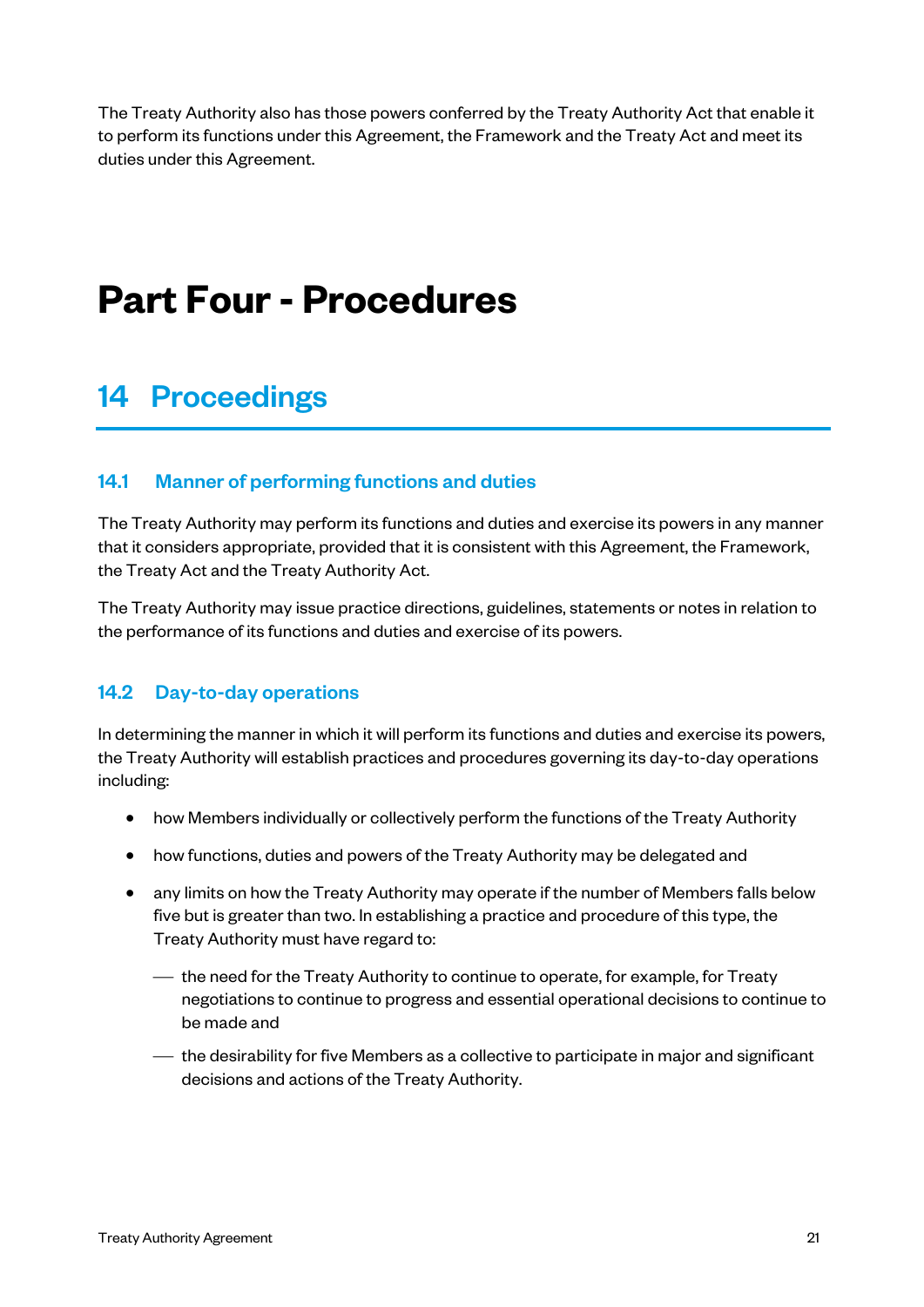#### 14.3 Meetings

The Treaty Authority must hold its first meeting within 30 days of its commencement of operation.

The Treaty Authority must meet at least four times each year and otherwise may meet as and when required to perform its functions and duties and exercise its powers.

A quorum is a majority of the Members.

Meetings may be held in person or by videoconference.

Decisions will be made by consensus of Members. If consensus cannot be achieved, as a last resort, the majority view prevails. The Chairperson does not have a casting vote.

#### 14.4 Chairperson

The Chairperson will chair the meetings of the Treaty Authority. If the Chairperson is absent or unable to chair a meeting, the Members present at the meeting will elect a Member to act as Chairperson for that meeting.

Members may appoint a Chairperson if the office of the Chairperson becomes vacant due to an expiry of term under clause 7.6 or vacancy under clause 9.

### 15 Indigenous Data Sovereignty

#### 15.1 Indigenous Data Sovereignty policies

In consultation with the Aboriginal Representative Body, the Treaty Authority will develop policies and practices that uphold and respect Indigenous Data Sovereignty and Indigenous Data Governance to the extent possible having regard to applicable laws.

In developing policies and practices under this clause, the Treaty Authority must ensure that with regard to data created, collected, used, held and disclosed by the State to which Victorian or Commonwealth laws apply, the State is able to continue to comply with its obligations under those laws.

#### 15.2 Records management

The State will work in good faith with the Treaty Authority to ensure that the Treaty Authority's records can be managed consistent with Indigenous Data Sovereignty and Indigenous Data Governance to the extent possible having regard to applicable laws.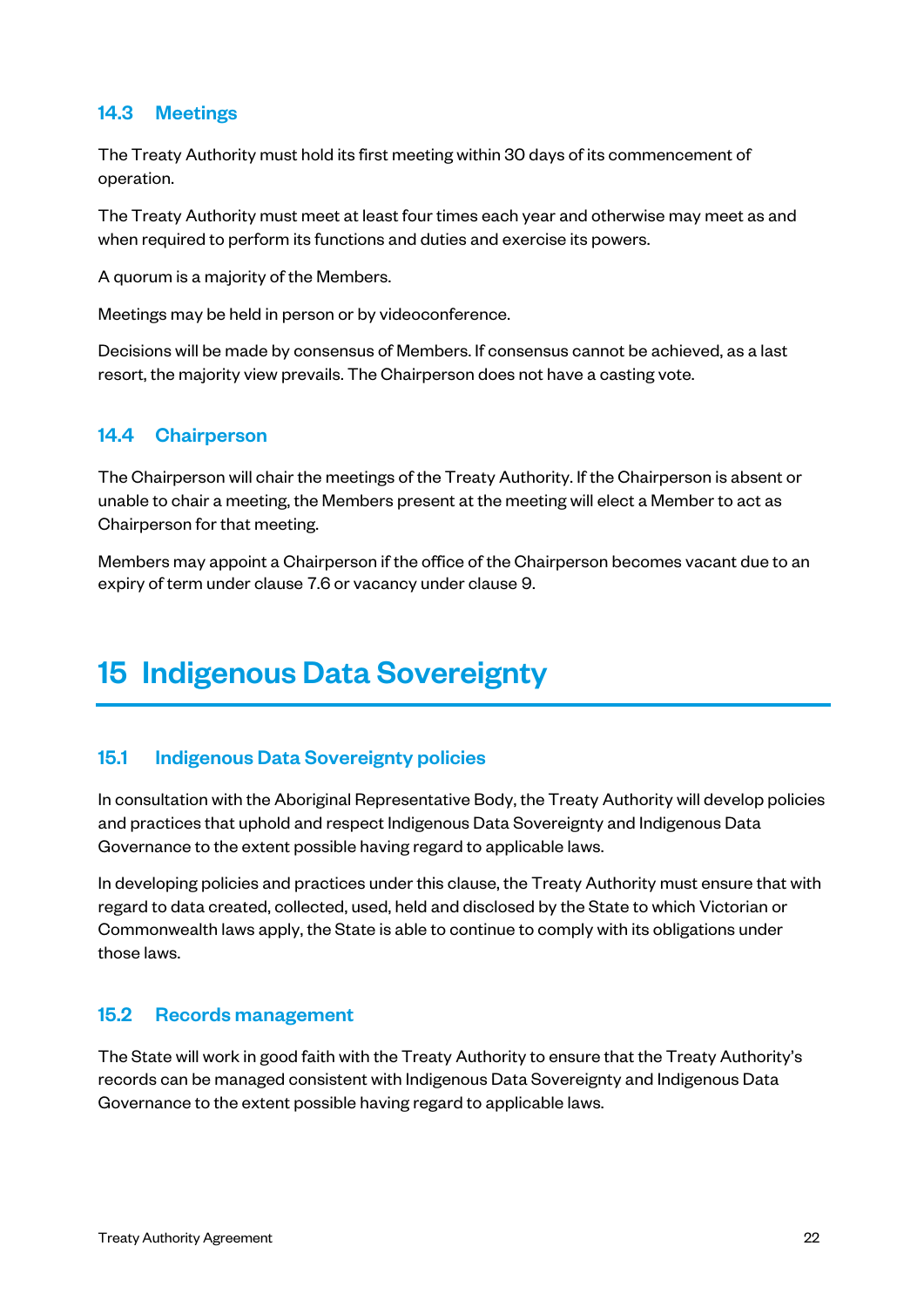### 16 Treaty Authority documents

In addition to any other duty relating to information, records or data, the Treaty Authority must also keep and make readily available to Members documents of the Treaty Authority, including:

- policies, procedures or decisions adopted by, made or relevant to the Treaty Authority
- a register containing the documents or class of documents relating to the accountability and reporting requirements of the Treaty Authority
- documents relating to Members, their terms of appointment, standards of conduct and other duties and responsibilities
- current and past strategic plans adopted by the Treaty Authority
- annual reports and
- any other document relevant to the performance of the Treaty Authority or a Member's functions and duties or exercise of powers, such as practice directions, guidelines, statements or notes.

# **Part Five - Accountabilities**

The Treaty Authority is entrusted with the responsibility of overseeing and administering the Treaty Process. It is the guardian of the Framework. The accountabilities set out below are a necessary check on the Treaty Authority reflecting the trust placed in it and the power it holds.

### 17 Cultural accountabilities

The Treaty Authority is culturally accountable to First Peoples and will respectfully observe and uphold Aboriginal Lore, Law and Cultural Authority.

It is guided by cultural values that include First Peoples' sovereignty, Country, and selfdetermination. These cultural values are grounded in traditions and include amplifying the voice of Elders and respecting Cultural Authority.

To give effect to its accountability to First Peoples and maintain legitimacy, the Treaty Authority's standards of conduct under clause 20.1 will include building and maintaining respectful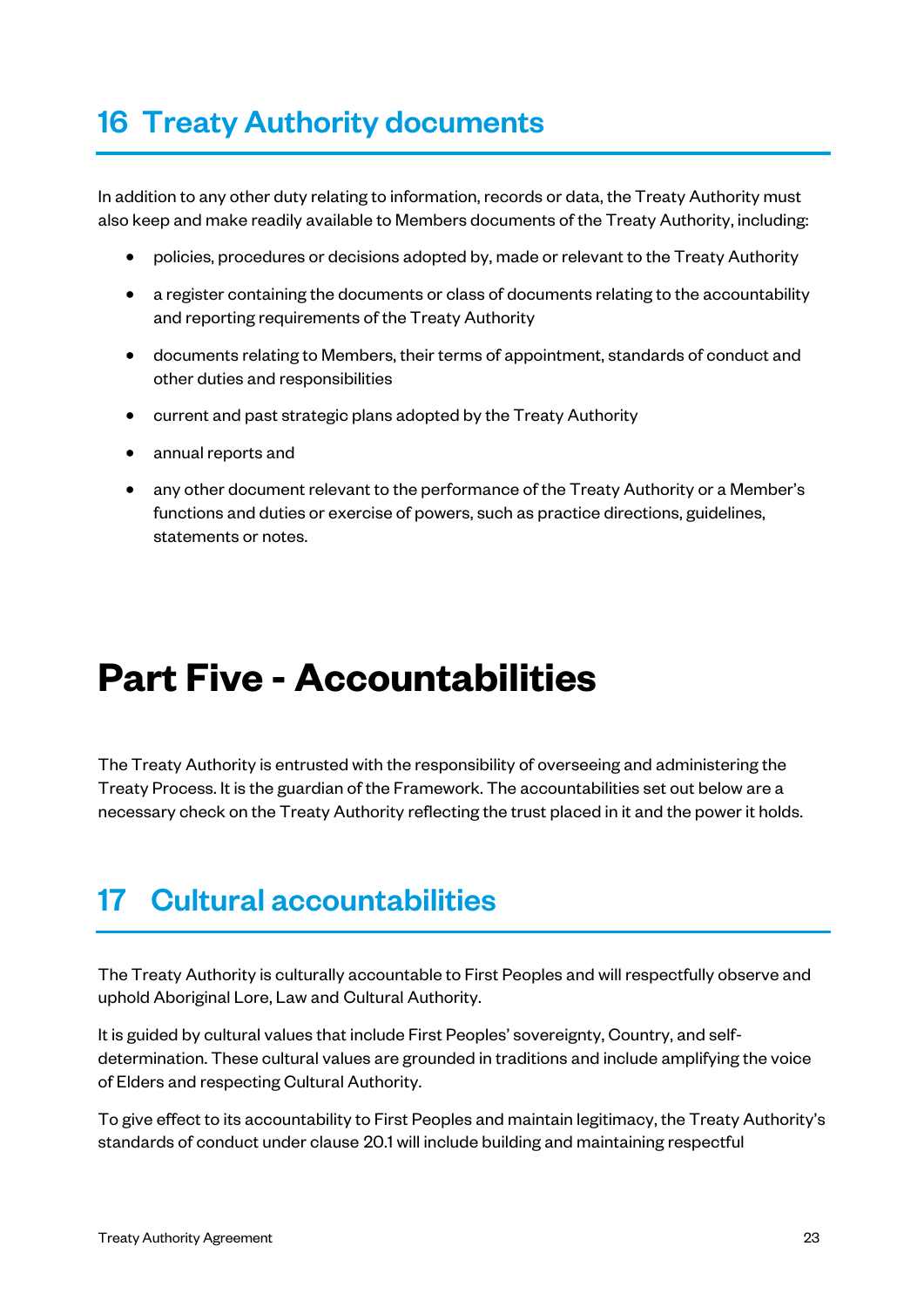relationships with the relevant representatives for Traditional Owner and other First Peoples' groups, as well as the Aboriginal Representative Body and its Elders' Voice.

### 18 Public accountabilities

The Treaty Authority is accountable to the Panel, the Parties, the Negotiating Parties, First Peoples and also to all other people of the State who place their confidence and trust in it to oversee and administer the Treaty Process.

The Treaty Authority is a party to the Treaty Process under the Treaty Act and will fulfil that role so as to maintain public confidence in its processes, decisions and actions.

### 19 Decisions and actions

This clause applies to decisions made and actions taken by the Treaty Authority in the course of performing its functions under the Framework and the Treaty Act.

Members must form their own views of the preferable decision or action in each case based on their cultural knowledge and the materials before them. Members will assume responsibility for and be accountable for their decisions and actions.

Members will keep appropriate records about decisions made and actions taken. Members will give reasons for decisions and actions that affect the Negotiating Parties.

The Treaty Authority will develop an appropriate internal review process by which decisions and actions can be reviewed.

The Treaty Authority may consult with the Elders' Voice and legal specialists, as appropriate, in developing these processes.

### 20 Members' conduct

#### 20.1 Standards of conduct

Members are required to meet the standards of conduct developed by the Panel.

The purpose of the standards of conduct is to ensure that Members, at all times, perform their functions and duties and exercise their powers in good faith in the best interests of the Treaty Authority.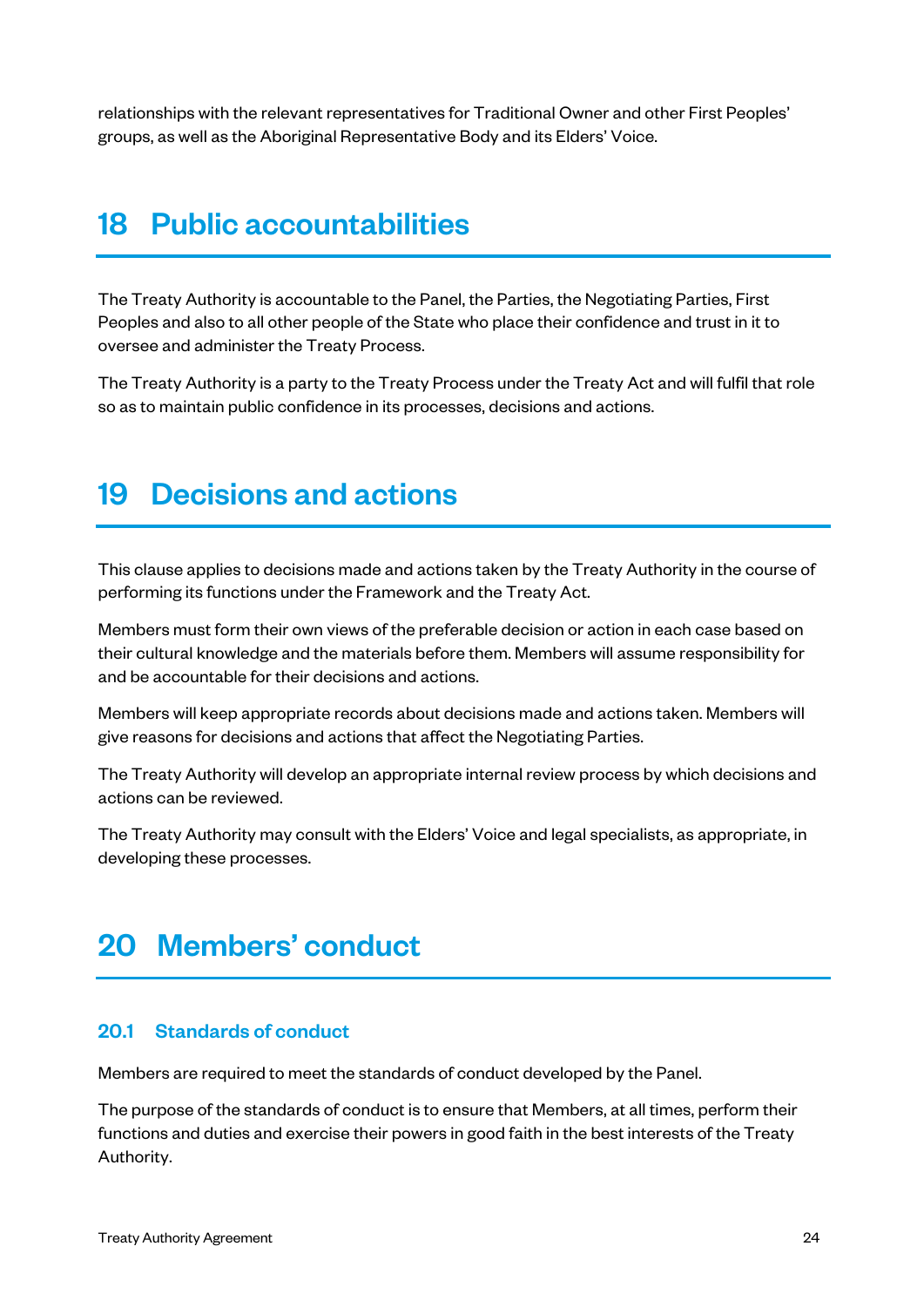The standards of conduct will be publicly available and will cover:

- impartiality
- independence
- **integrity**
- respect
- relationships
- fairness
- cultural competence
- cultural safety
- care and diligence
- timeliness
- transparency
- conflict of interest and disqualification
- conduct in their role as a Member
- proper use of position
- proper use of information
- activities in their personal or other professional capacity
- professional development and
- Member wellbeing.

#### 20.2 Instrument of appointment

In addition to the items listed at clause 7.7, a Member's instrument of appointment will also include a requirement to adhere to the standards of conduct at clause 20.1 and may provide additional duties and key performance indicators.

### 21 Annual report

The Treaty Authority must prepare an annual report that will be made publicly available. The annual report must include: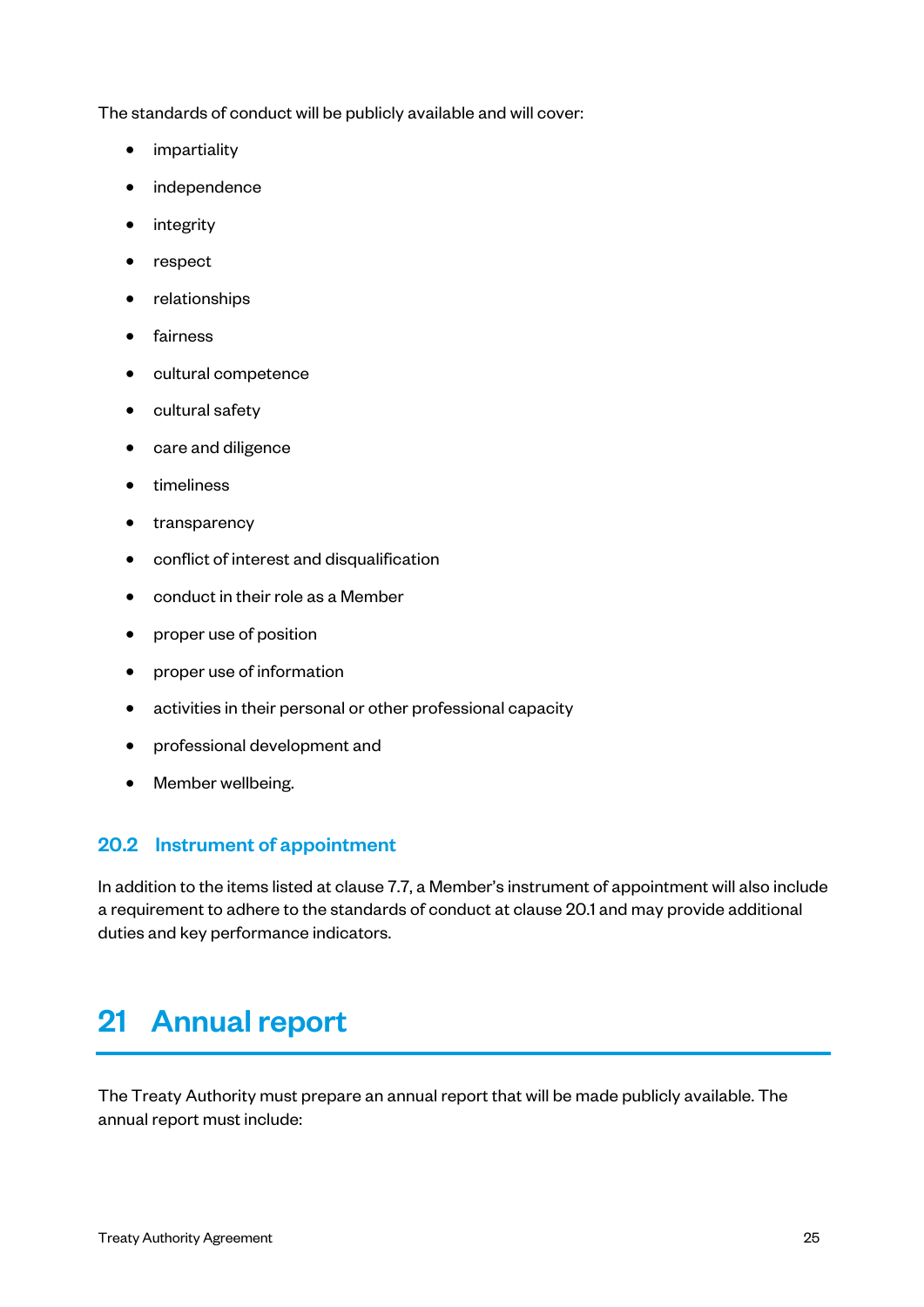- activities undertaken by the Treaty Authority in performance of its functions under the Framework and the Treaty Act, including acting compatibly with and taking into account human rights
- ways in which the Treaty Authority has met its accountabilities under this Part
- other operations of the Treaty Authority
- finances and governance and
- any other matter that the Treaty Authority considers appropriate.

If the Treaty Authority considers it appropriate, the annual report may be tabled in Parliament.

# **Part Six - General**

### 22 Finance

The State will provide ongoing funding and, subject to a special appropriation passing through Parliament, secure a capped special appropriation, sufficient to ensure that the Treaty Authority can effectively undertake its functions and duties and exercise its powers under this Agreement, the Framework, the Treaty Act and the Treaty Authority Act.

The Treaty Authority will provide audit reports to the Parties within 30 days of the audit being concluded. Financial information must also be included in the annual report under clause 21.

The Treaty Authority must make and keep written financial records that:

- correctly record and explain the Treaty Authority's transactions, financial position and performance and
- enable true and fair financial statements to be prepared and audited.

The Treaty Authority must also keep written records that correctly record its operations and be able to produce these records if required by law.

The Treaty Authority must retain its records for at least seven years, or as otherwise required by the *Australian Charities and Not-for-profits Commission Act 2012* (Cth) or any other laws that may apply, for example, taxation law.

The Members must take reasonable steps to ensure that the Treaty Authority's records are kept safe.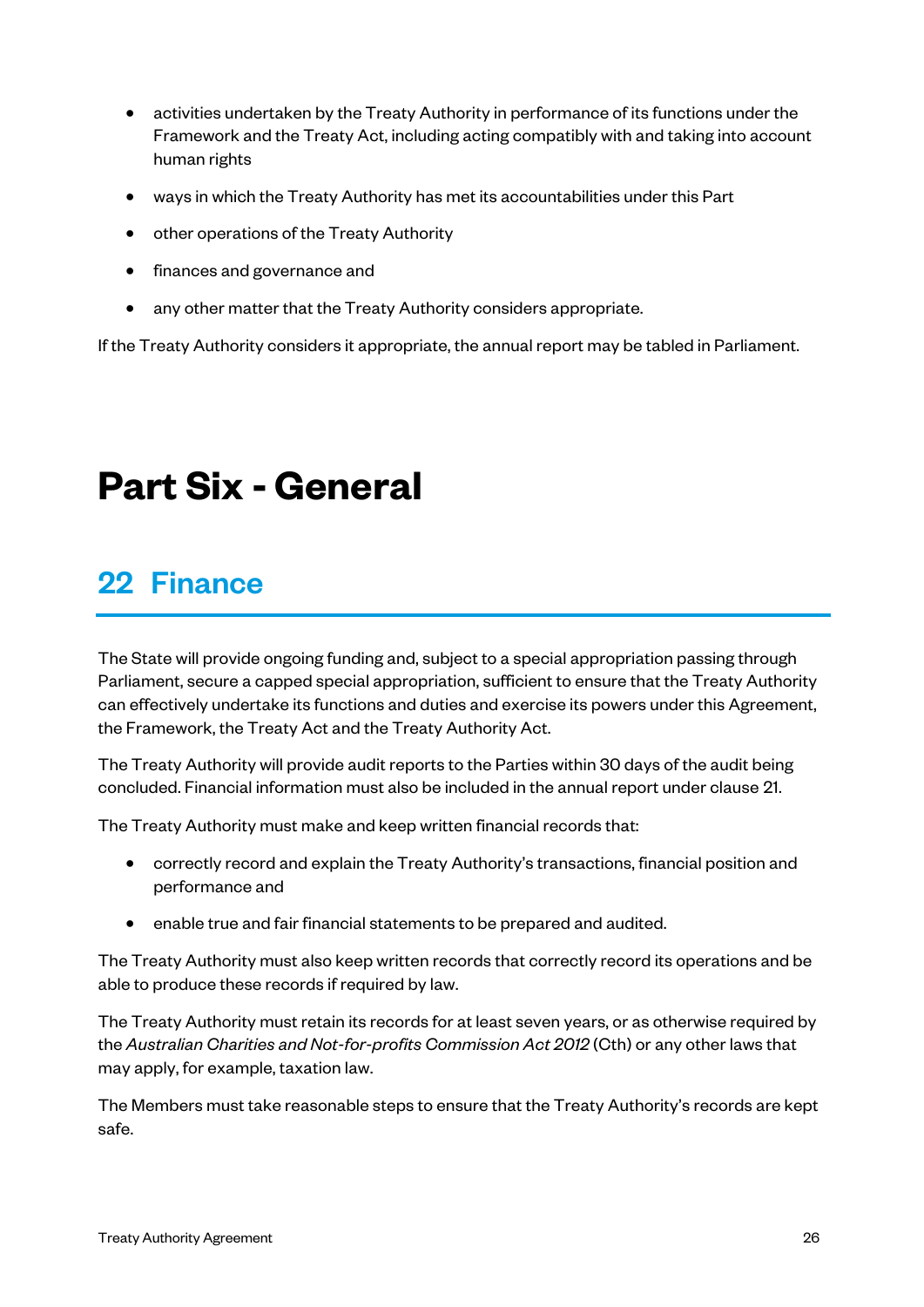### 23 Treaty Authority Bill

The State commits to working closely with the Aboriginal Representative Body and keeping the Aboriginal Representative Body informed of all developments during the debate of the *Treaty Authority and Other Treaty Elements Bill 2022* (Vic) in Parliament.

### 24 Not-for-profit

The assets and income of the Treaty Authority will be applied solely to further its objects and no portion shall be distributed directly or indirectly to Members, except as genuine compensation for services rendered or expenses incurred on behalf of the Treaty Authority.

### 25 Winding up

In the event of the Treaty Authority being wound up, all assets that remain after such winding up and satisfaction of all debts and liabilities:

- must not be distributed to Members or former Members of the Treaty Authority and
- subject to the requirements of Australian laws and any Australian court order, shall be distributed to another organisation or organisations with similar purposes to the Treaty Authority which is or are charitable at law and which is or are not carried on for the profit or personal gain of Members.

### 26 No partnership

Nothing in this Agreement creates a relationship that is a partnership. The Members will not be in receipt of income jointly.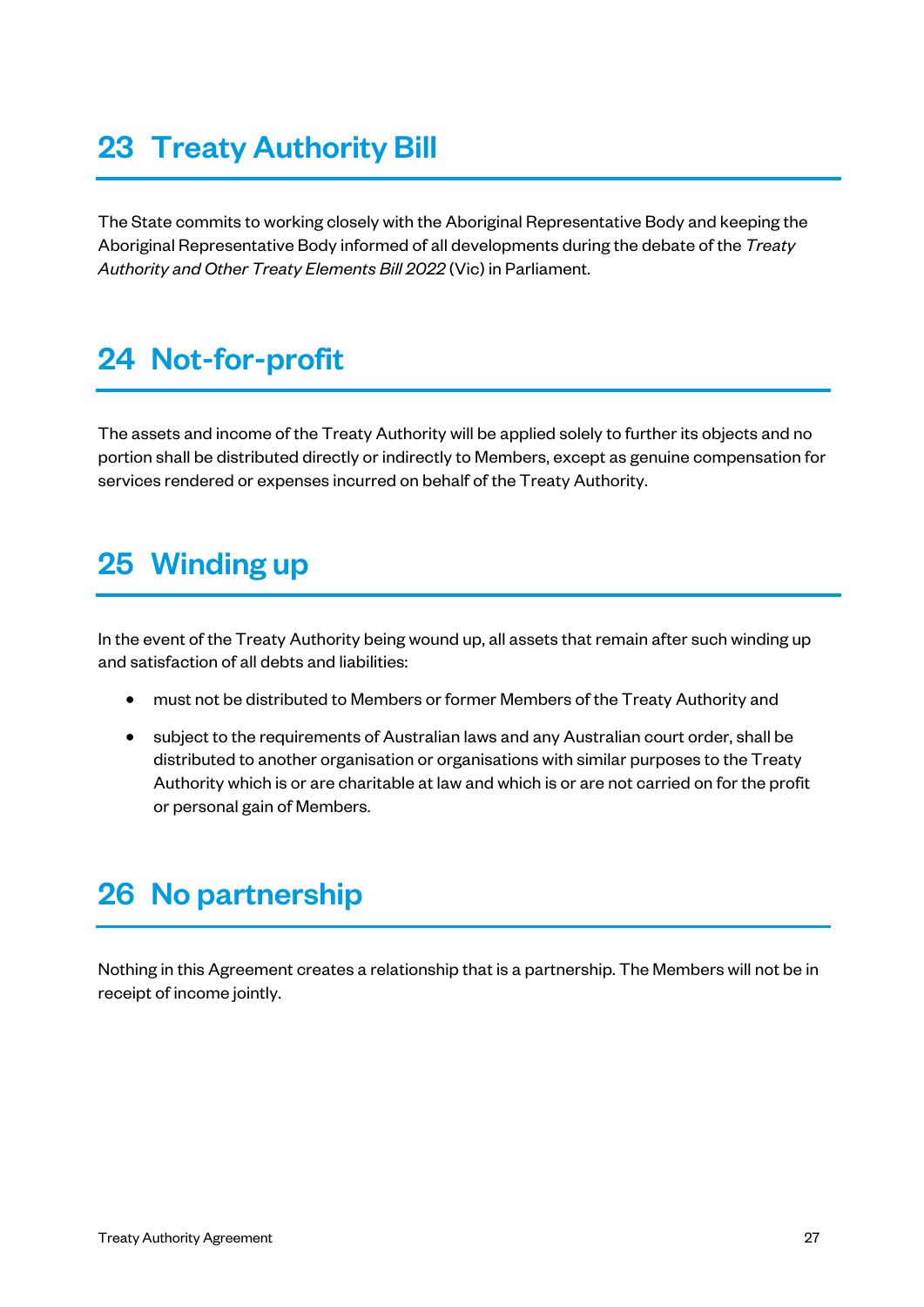### 27 Amendments

Except as otherwise provided by law, this Agreement may only be amended by agreement of the Parties in writing.

### 28 Review

The Parties will review the effectiveness of the Treaty Authority within three years of its commencement. The review will take into account the views of the Treaty Authority, including in relation to:

- a. adequate resourcing and
- b. the need for additional functions, including but not limited to the implementation of Treaties.

Following the initial review, the Parties will review the Treaty Authority every five years to assess the matters set out in a and b above. The Parties will take into account the views of the Treaty Authority in conducting any subsequent review.

### 29 Duration of the Treaty Authority

The Treaty Authority will continue until dissolved by agreement of the Parties.

The Parties may only dissolve the Treaty Authority if, after consulting with the Elders' Voice, they are satisfied that the Treaty Authority:

- has no further functions or duties to perform under this Agreement, the Framework or any Treaties made under the Framework or
- is unable to perform its functions or duties under this Agreement, the Framework or any Treaties made under the Framework.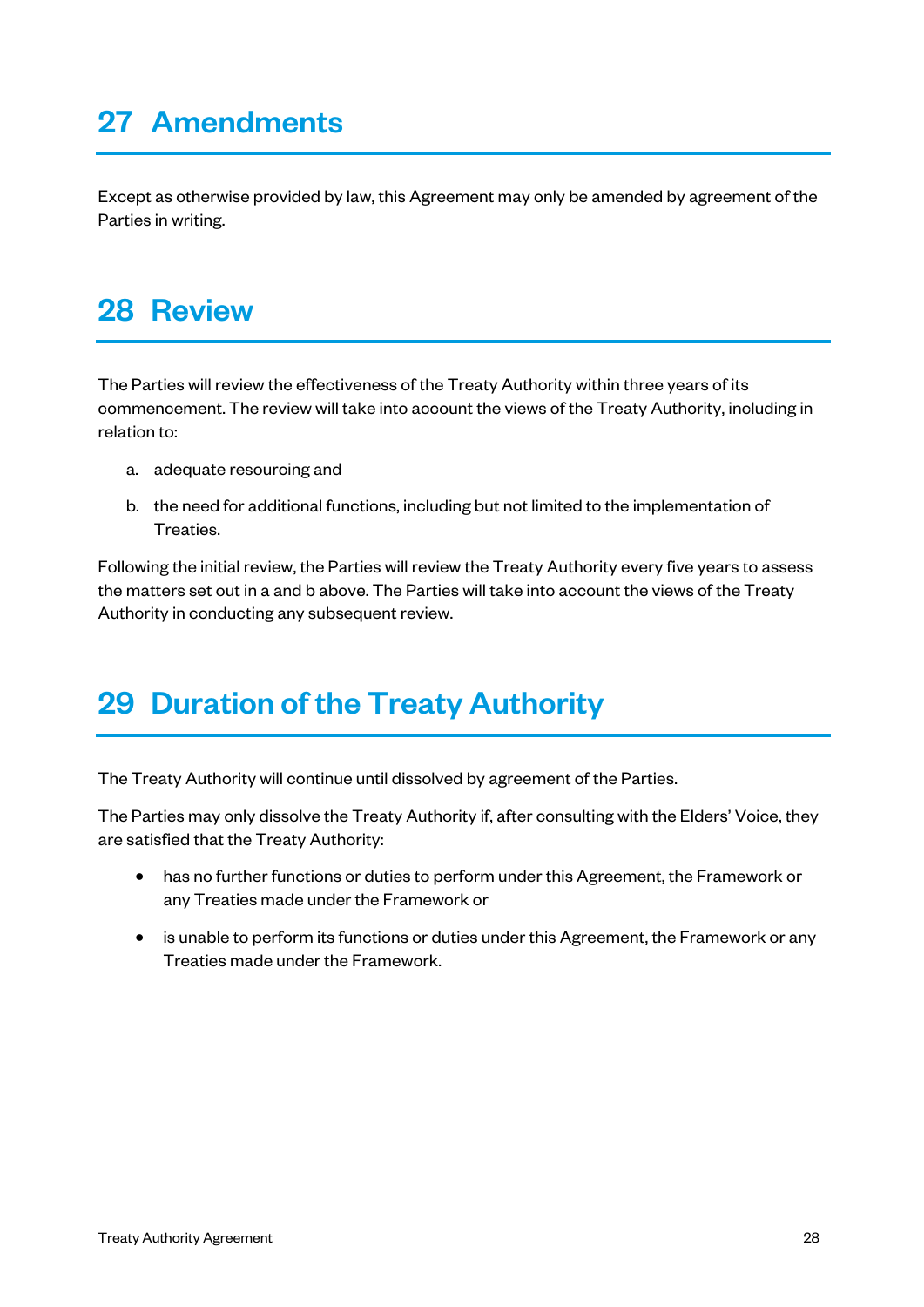**Executed by First Peoples'** Assembly of Victoria in accordance with section 127 of the Corporations Act 2001 (Cth):

lerald i e ash inon

Signature of Director

 $\,$ 

 $\mathcal{E}$ 

 $\lambda$ 

 $\,$ 

 $\mathcal{E}$  $\lambda$ 

**Signature of Director** 

Geraldine Atkinson Name of Director

Marcus Stewart Name of Director

Signed for and on behalf of The State of Victoria in the presence of:

Signature of Witness

ames Waters

Name of Witness

 $\sim$ 

Signature of Authorised Officer

Gabrielle Williams MP, Minister for Aboriginal Affairs Name of Authorised Officer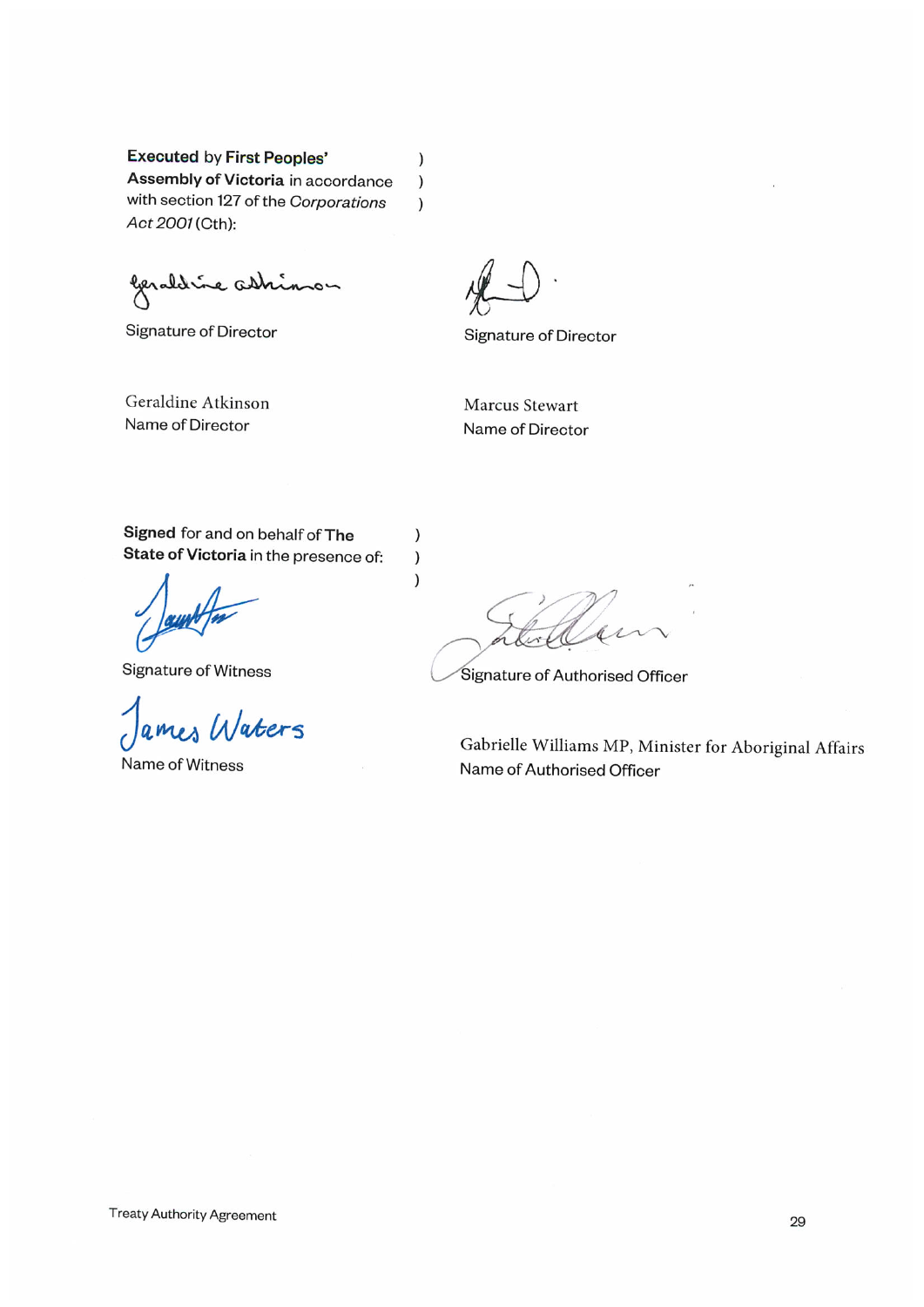### Schedule A – General interpretation

In this Agreement, and unless the context indicates a contrary intention:

- a. headings are for convenience only and do not affect interpretation
- b. 'person' includes an individual, the estate of an individual, a corporation, an authority, an association or a joint venture (whether incorporated or unincorporated), a partnership and a trust
- c. a reference to a party includes that party's executors, administrators, successors and permitted assigns, including persons taking by way of novation
- d. a reference to a document (including this Agreement) is to that document as varied, novated, ratified or replaced from time to time
- e. a reference to a statute includes its delegated legislation and a reference to a statute or delegated legislation or a provision of either includes consolidations, amendments, reenactments and replacements
- f. a word importing the singular includes the plural (and vice versa), and a word indicating a gender includes every other gender
- g. a reference to a party, clause, schedule, exhibit, attachment or annexure is a reference to a party, clause, schedule, exhibit, attachment or annexure to or of this Agreement, and a reference to this Agreement includes all schedules, exhibits, attachments and annexures to it
- h. if a word or phrase is given a defined meaning, any other part of speech or grammatical form of that word or phrase has a corresponding meaning and
- i. 'includes' in any form is not a word of limitation.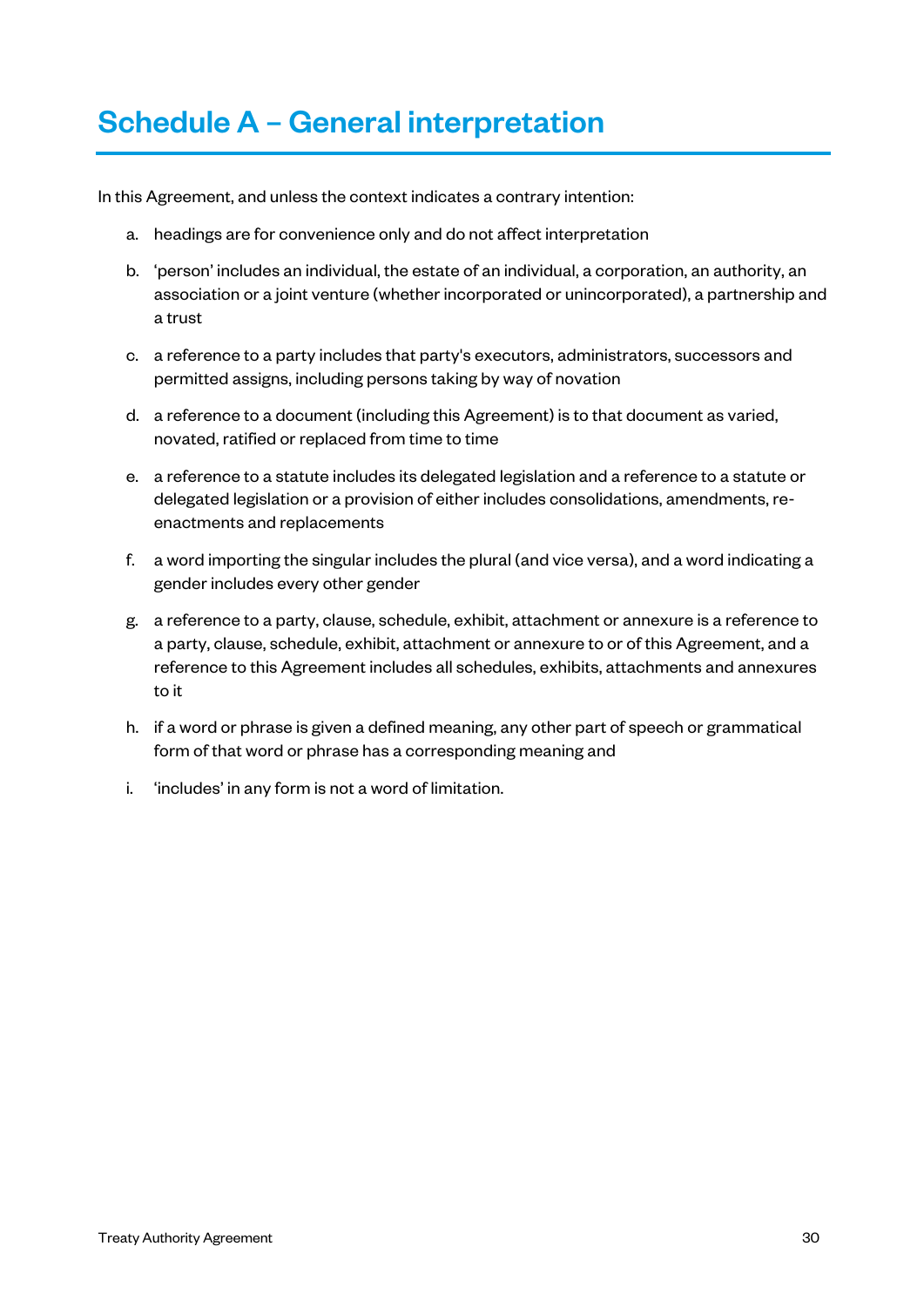### Schedule B – Selection criteria

Assessment and selection of the preferred candidates will be based on the selection criteria below.

#### Individual key selection criteria

All candidates must demonstrate they meet the key selection criteria below:

- Impartiality the Treaty Authority must be, and must be seen to be, impartial and objective in carrying out its functions. All candidates must demonstrate that they are free from any external influence which may undermine their ability to be impartial and objective, or which could be perceived by others as undermining their ability to be impartial and objective. For the avoidance of doubt, a person's status as a Traditional Owner alone does not remove a candidate's ability to be impartial. All candidates must understand that impartiality builds trust in their ability to make decisions and take action.
- Commitment to self-determination and empowerment the Treaty Authority will observe and uphold self-determination and empowerment and must be accountable to the First Peoples' community. Candidates must be connected with and be a valued member of the First Peoples' community and demonstrate that they are committed to achieving self-determination and empowerment for First Peoples.
- Good character, courage and integrity the candidates must demonstrate that they have high moral character and integrity and are widely respected. They must have the courage to listen, learn and make sound decisions.
- Cultural knowledge, wisdom and humility the Treaty Authority will observe and uphold Aboriginal Lore and Law and develop its mandate to uphold Cultural Authority. Candidates must have a demonstrated ability to identify and understand Aboriginal Lore and Law for different First Peoples' groups, Cultural Authority for different First Peoples' groups and ways of doing business in the Victorian context.
- Supporting positive relationships the Treaty Authority will engage with people with different lived experiences working within different operational contexts. The candidates must have a demonstrated ability to bring people together to find shared understandings and promote clear communication and respectful interactions.
- Technically competent and experienced the candidates must have a demonstrated ability to perform one or more of the functions of the Treaty Authority to a high standard.

#### Group key selection criteria

The Members must collectively meet the group selection criteria below. Candidates should demonstrate whether they meet one or more of the following:

• demonstrated expertise in cultural safety and healing for First Peoples